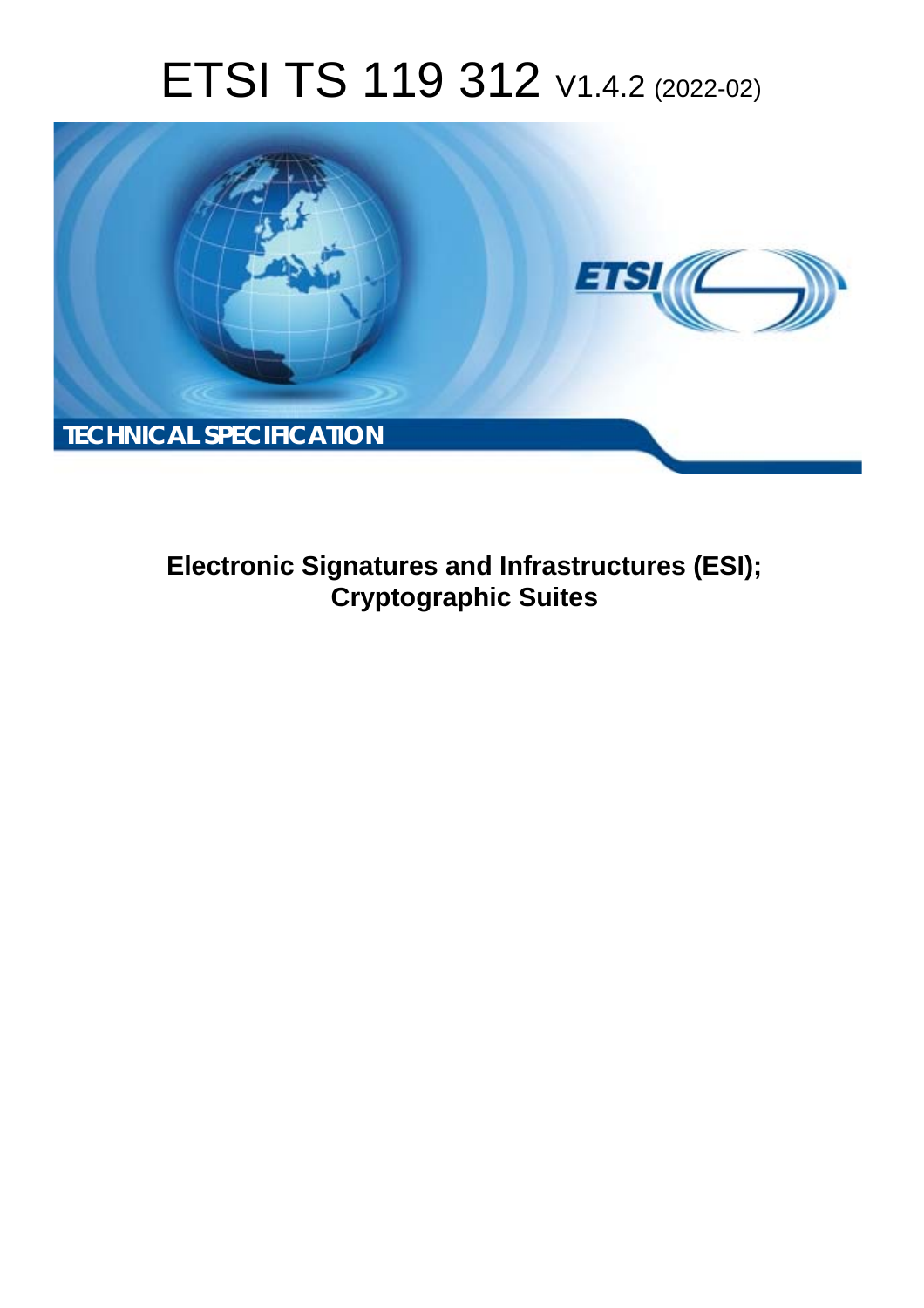Reference

#### RTS/ESI-0019312v142

Keywords

e-commerce, electronic signature, security, trust services

#### *ETSI*

650 Route des Lucioles F-06921 Sophia Antipolis Cedex - FRANCE

Tel.: +33 4 92 94 42 00 Fax: +33 4 93 65 47 16

Siret N° 348 623 562 00017 - APE 7112B Association à but non lucratif enregistrée à la Sous-Préfecture de Grasse (06) N° w061004871

#### *Important notice*

The present document can be downloaded from: <http://www.etsi.org/standards-search>

The present document may be made available in electronic versions and/or in print. The content of any electronic and/or print versions of the present document shall not be modified without the prior written authorization of ETSI. In case of any existing or perceived difference in contents between such versions and/or in print, the prevailing version of an ETSI deliverable is the one made publicly available in PDF format at [www.etsi.org/deliver](http://www.etsi.org/deliver).

Users of the present document should be aware that the document may be subject to revision or change of status. Information on the current status of this and other ETSI documents is available at <https://portal.etsi.org/TB/ETSIDeliverableStatus.aspx>

If you find errors in the present document, please send your comment to one of the following services: <https://portal.etsi.org/People/CommiteeSupportStaff.aspx>

#### *Notice of disclaimer & limitation of liability*

The information provided in the present deliverable is directed solely to professionals who have the appropriate degree of experience to understand and interpret its content in accordance with generally accepted engineering or other professional standard and applicable regulations.

No recommendation as to products and services or vendors is made or should be implied.

No representation or warranty is made that this deliverable is technically accurate or sufficient or conforms to any law and/or governmental rule and/or regulation and further, no representation or warranty is made of merchantability or fitness for any particular purpose or against infringement of intellectual property rights.

In no event shall ETSI be held liable for loss of profits or any other incidental or consequential damages.

Any software contained in this deliverable is provided "AS IS" with no warranties, express or implied, including but not limited to, the warranties of merchantability, fitness for a particular purpose and non-infringement of intellectual property rights and ETSI shall not be held liable in any event for any damages whatsoever (including, without limitation, damages for loss of profits, business interruption, loss of information, or any other pecuniary loss) arising out of or related to the use of or inability to use the software.

#### *Copyright Notification*

No part may be reproduced or utilized in any form or by any means, electronic or mechanical, including photocopying and microfilm except as authorized by written permission of ETSI. The content of the PDF version shall not be modified without the written authorization of ETSI.

The copyright and the foregoing restriction extend to reproduction in all media.

© ETSI 2022. All rights reserved.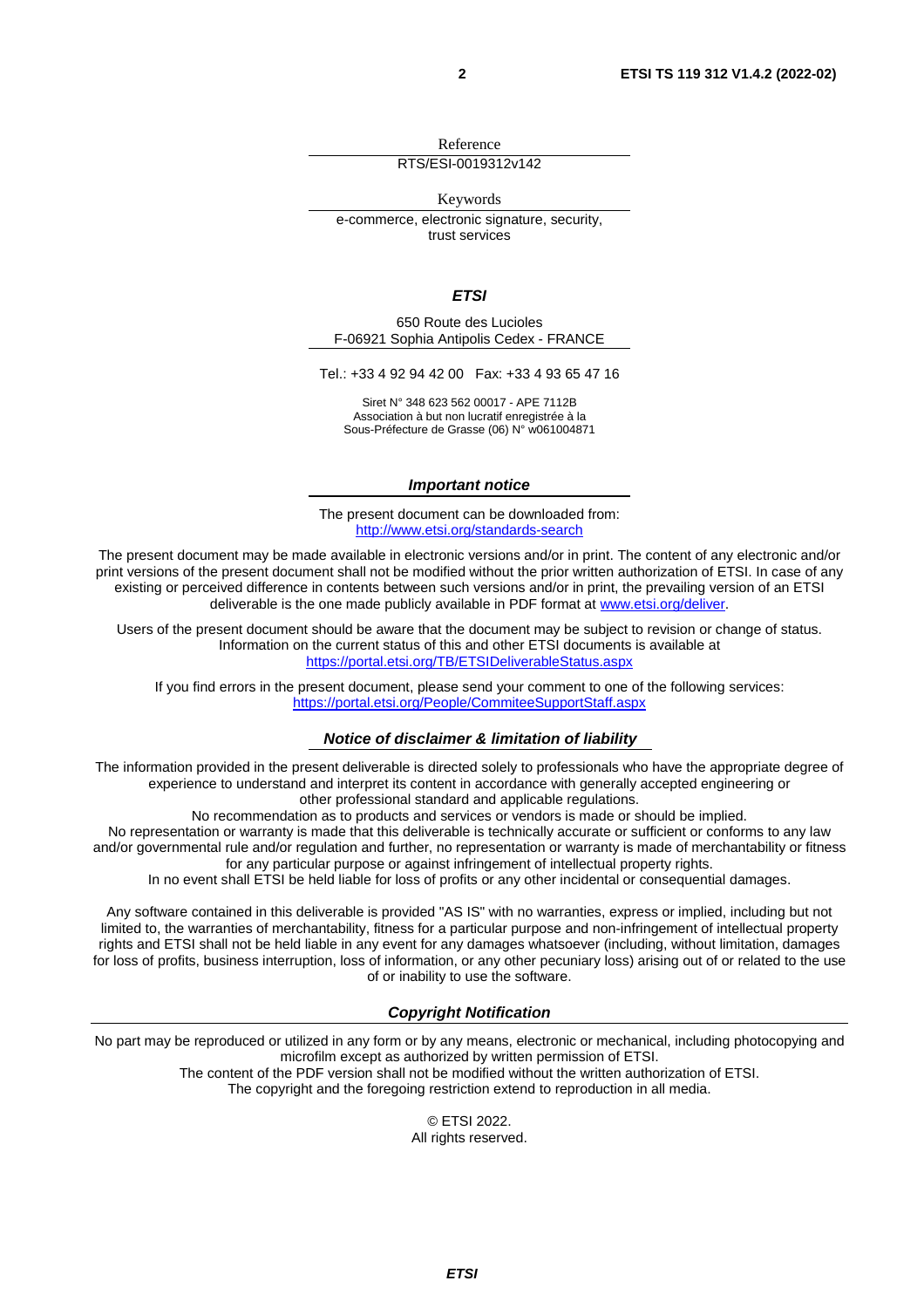## Contents

| $\mathbf{I}$     |                                                                           |  |
|------------------|---------------------------------------------------------------------------|--|
| 2                |                                                                           |  |
| 2.1              |                                                                           |  |
| 2.2              |                                                                           |  |
| 3<br>3.1         |                                                                           |  |
| 3.2              |                                                                           |  |
| 3.3              |                                                                           |  |
| 4                | Use of SOG-IS Agreed Mechanisms and Maintenance of the present document11 |  |
| 5                |                                                                           |  |
| 5.1              |                                                                           |  |
| 5.2              |                                                                           |  |
| 5.2.1            |                                                                           |  |
| 6<br>6.1         |                                                                           |  |
| 6.2              |                                                                           |  |
| 6.2.1            |                                                                           |  |
| 6.2.2            |                                                                           |  |
| 6.2.2.1          |                                                                           |  |
| 6.2.2.2          |                                                                           |  |
| 6.2.2.3<br>6.3   |                                                                           |  |
| 7                |                                                                           |  |
| 7.1              |                                                                           |  |
| 7.2              |                                                                           |  |
| 7.3              |                                                                           |  |
| 8                |                                                                           |  |
| 8.1              |                                                                           |  |
| 8.2              |                                                                           |  |
| 8.3<br>8.4       |                                                                           |  |
|                  |                                                                           |  |
| 9<br>9.1         |                                                                           |  |
| 9.2              |                                                                           |  |
| 9.3              |                                                                           |  |
| 9.4              |                                                                           |  |
| 9.5              |                                                                           |  |
| 10               |                                                                           |  |
| 10.1             |                                                                           |  |
| 10.2             |                                                                           |  |
| 10.2.1<br>10.2.2 |                                                                           |  |
| 10.2.3           |                                                                           |  |
| 10.2.4           |                                                                           |  |
| 10.2.5           |                                                                           |  |
| 10.3             |                                                                           |  |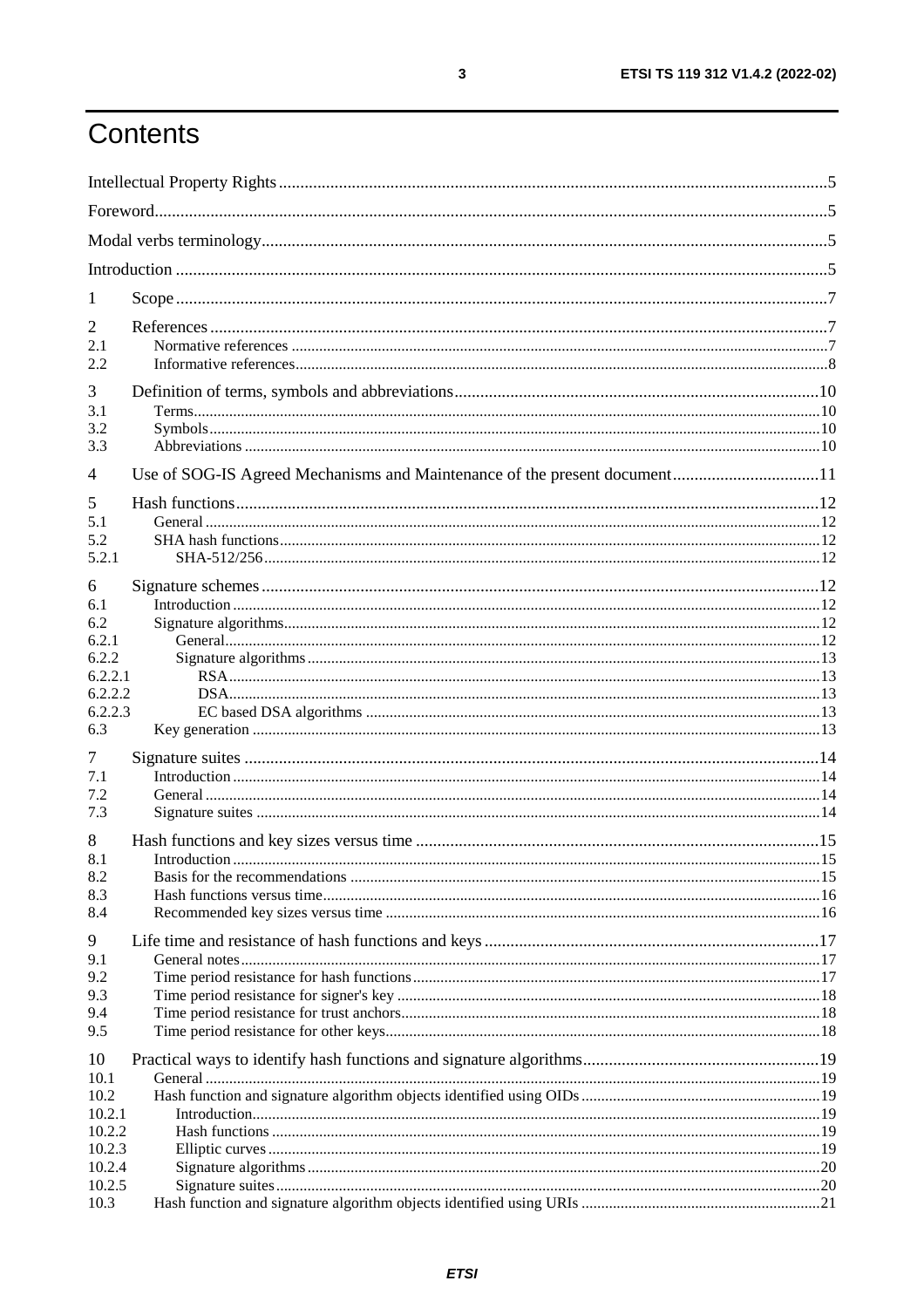| 10.3.1           |                               |                                                                                         |  |
|------------------|-------------------------------|-----------------------------------------------------------------------------------------|--|
| 10.3.2<br>10.3.3 |                               |                                                                                         |  |
| 10.4             |                               | Recommended hash functions and signature algorithms objects without a URN description22 |  |
|                  | <b>Annex A (normative):</b>   |                                                                                         |  |
| A.1              |                               |                                                                                         |  |
| A.2              |                               |                                                                                         |  |
| A.3              |                               |                                                                                         |  |
| A.4              |                               |                                                                                         |  |
| A.5              |                               |                                                                                         |  |
| A.6              |                               |                                                                                         |  |
| A.7              |                               |                                                                                         |  |
| A.8              |                               |                                                                                         |  |
| A.9              |                               |                                                                                         |  |
|                  |                               |                                                                                         |  |
|                  |                               |                                                                                         |  |
|                  | <b>Annex B</b> (informative): |                                                                                         |  |
|                  | <b>Annex C</b> (informative): |                                                                                         |  |
|                  |                               |                                                                                         |  |

 $\overline{\mathbf{4}}$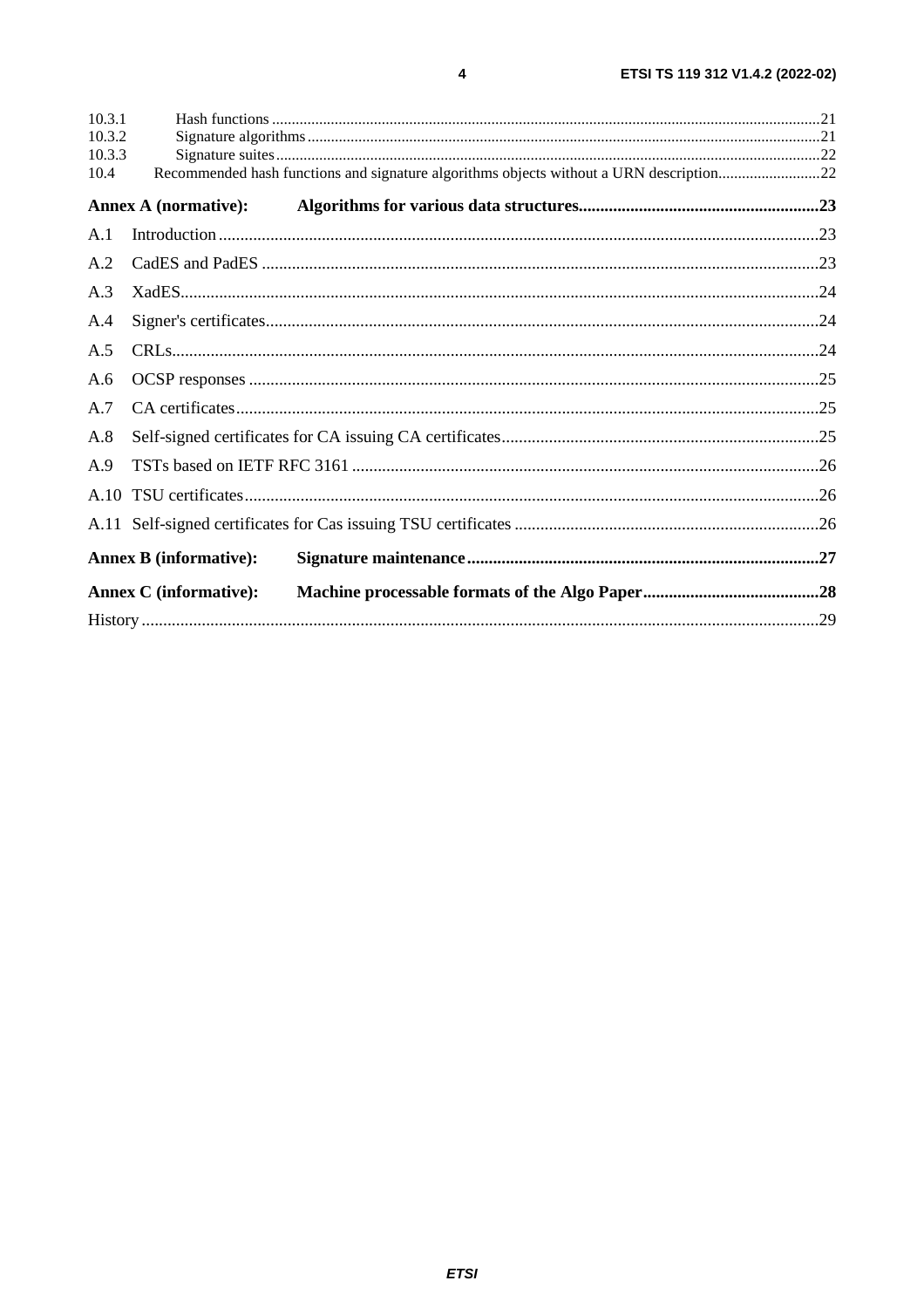## <span id="page-4-0"></span>Intellectual Property Rights

#### Essential patents

IPRs essential or potentially essential to normative deliverables may have been declared to ETSI. The declarations pertaining to these essential IPRs, if any, are publicly available for **ETSI members and non-members**, and can be found in ETSI SR 000 314: *"Intellectual Property Rights (IPRs); Essential, or potentially Essential, IPRs notified to ETSI in respect of ETSI standards"*, which is available from the ETSI Secretariat. Latest updates are available on the ETSI Web server ([https://ipr.etsi.org/\)](https://ipr.etsi.org/).

Pursuant to the ETSI Directives including the ETSI IPR Policy, no investigation regarding the essentiality of IPRs, including IPR searches, has been carried out by ETSI. No guarantee can be given as to the existence of other IPRs not referenced in ETSI SR 000 314 (or the updates on the ETSI Web server) which are, or may be, or may become, essential to the present document.

#### **Trademarks**

The present document may include trademarks and/or tradenames which are asserted and/or registered by their owners. ETSI claims no ownership of these except for any which are indicated as being the property of ETSI, and conveys no right to use or reproduce any trademark and/or tradename. Mention of those trademarks in the present document does not constitute an endorsement by ETSI of products, services or organizations associated with those trademarks.

**DECT™**, **PLUGTESTS™**, **UMTS™** and the ETSI logo are trademarks of ETSI registered for the benefit of its Members. **3GPP™** and **LTE™** are trademarks of ETSI registered for the benefit of its Members and of the 3GPP Organizational Partners. **oneM2M™** logo is a trademark of ETSI registered for the benefit of its Members and of the oneM2M Partners. **GSM**® and the GSM logo are trademarks registered and owned by the GSM Association.

### Foreword

This Technical Specification (TS) has been produced by ETSI Technical Committee Electronic Signatures and Infrastructures (ESI).

## Modal verbs terminology

In the present document "**shall**", "**shall not**", "**should**", "**should not**", "**may**", "**need not**", "**will**", "**will not**", "**can**" and "**cannot**" are to be interpreted as described in clause 3.2 of the [ETSI Drafting Rules](https://portal.etsi.org/Services/editHelp!/Howtostart/ETSIDraftingRules.aspx) (Verbal forms for the expression of provisions).

"**must**" and "**must not**" are **NOT** allowed in ETSI deliverables except when used in direct citation.

### Introduction

Selection of the cryptographic suites to apply for digital signatures is an important business parameter for products and services implementing digital signatures. The present document provides guidance on selection of cryptographic suites with particular emphasis on interoperability. The present document is based on the specified agreed cryptographic mechanisms of the SOG-IS Crypto Evaluation Scheme [\[14](#page-7-0)]. The SOG-IS Crypto WG is in charge of providing requirements and evaluation procedures related to cryptographic aspects of Common Criteria security evaluations of IT products. To avoid conflicts between the evaluation of security product for qualified trust services and the recommendation given in the present document, the ETSI Technical Committee Electronic Signatures and Infrastructures (ESI) decided to refer for the trust services [[i.12](#page-8-0)], article 3 (16a) consisting of creation, verification, and validation of electronic signatures, electronic seals and electronic time stamps, electronic registered delivery services and certificates related to those services to the SOG-IS Crypto Evaluation Scheme [[14\]](#page-7-0).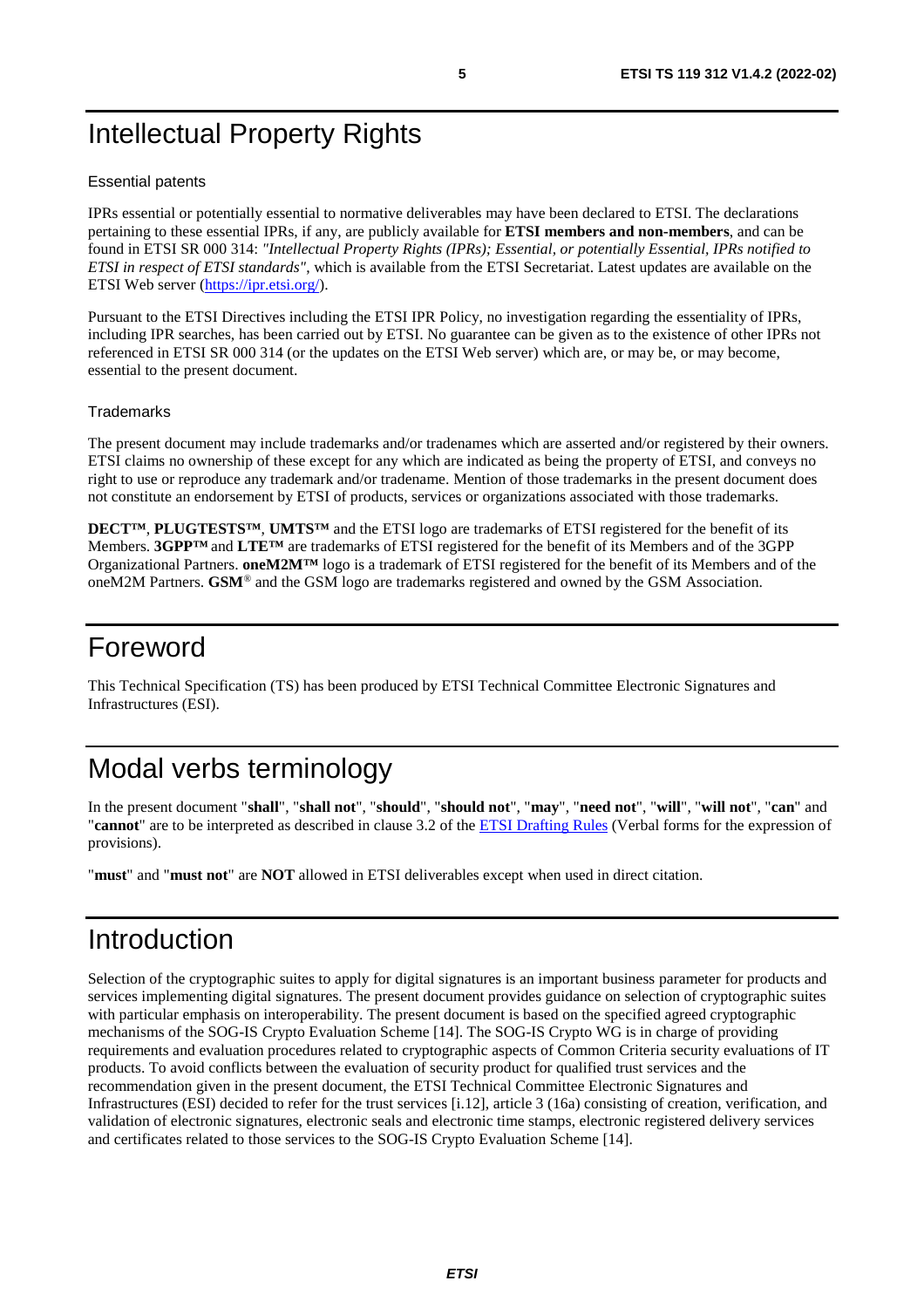Other standardization bodies, security agencies and supervisory authorities of the Member States have published guidance documents with partially overlapping scope, for instance (but not limited to) France [[i.2](#page-7-0)] and Germany [[i.14\]](#page-8-0).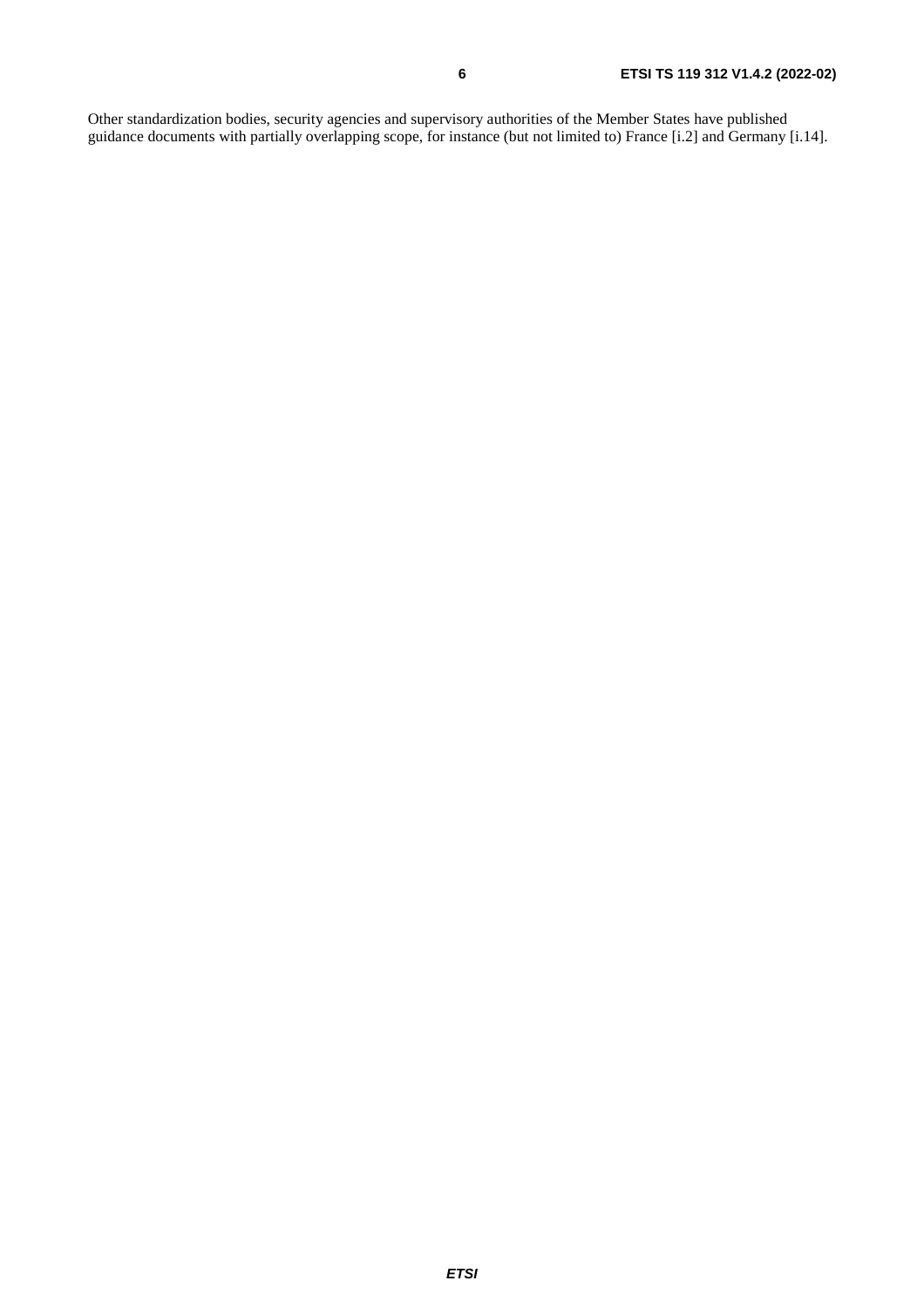## <span id="page-6-0"></span>1 Scope

The present document lists cryptographic suites used for the creation and validation of digital signatures and electronic time stamps and related certificates. The present document builds on the agreed cryptographic mechanisms from SOG-IS [[14\]](#page-7-0). It may be used also for electronic registered delivery services in the future.

The present document focuses on interoperability issues and does not duplicate security considerations given by other standardization bodies, security agencies or supervisory authorities of the Member States. It instead provides guidance on the selection of concrete cryptographic suites that use agreed mechanisms. The use of SOG-IS agreed mechanisms is meant to help ensure a high level of security in the recommended cryptographic suites, while the focus on specific suites of mechanisms is meant to increase interoperability and simplify design choices.

There is no normative requirement on selection among the alternatives for cryptographic suites given here but for all of them normative requirements apply to ensure security and interoperability.

The present document also provides guidance on hash functions, (digital) signature schemes and (digital) signature suites to be used with the data structures used in the context of digital signatures and seals. For each data structure, the set of algorithms to be used is specified.

## 2 References

### 2.1 Normative references

References are either specific (identified by date of publication and/or edition number or version number) or non-specific. For specific references, only the cited version applies. For non-specific references, the latest version of the referenced document (including any amendments) applies.

Referenced documents which are not found to be publicly available in the expected location might be found at <https://docbox.etsi.org/Reference/>.

NOTE: While any hyperlinks included in this clause were valid at the time of publication, ETSI cannot guarantee their long term validity.

The following referenced documents are necessary for the application of the present document.

| [1]               | FIPS Publication 180-4 (August 2015): "Secure Hash Standard (SHS)", National Institute of<br>Standards and Technology.                                            |
|-------------------|-------------------------------------------------------------------------------------------------------------------------------------------------------------------|
| $[2]$             | FIPS Publication 186-4 (July 2013): "Digital Signature Standard (DSS)", National Institute of<br>Standards and Technology.                                        |
| $\lceil 3 \rceil$ | IETF RFC 8017 (2016): "PKCS #1: RSA Cryptography Specifications Version 2.2".                                                                                     |
| NOTE:             | Obsoletes IETF RFC 3447.                                                                                                                                          |
| $[4]$             | ISO/IEC 14888-3 (2018): "IT Security techniques -- Digital signatures with appendix -- Part 3:<br>Discrete logarithm based mechanisms".                           |
| $[5]$             | IETF RFC 5639 (2010): "Elliptic Curve Cryptography (ECC) Brainpool Standard Curves and<br>Curve Generation".                                                      |
| [6]               | ANSI X9.62 (2005): "Public Key Cryptography for the Financial Services Industry, The Elliptic<br>Curve Digital Signature Algorithm (ECDSA)".                      |
| $[7]$             | IETF RFC 3279 (2002): "Algorithms and Identifiers for the Internet X.509 Public Key<br>Infrastructure Certificate and Certificate Revocation List (CRL) Profile". |
| NOTE:             | Updated by IETF RFC 4055, IETF RFC 4491, IETF RFC 5480, IETF RFC 5758 and IETF RFC 8692.                                                                          |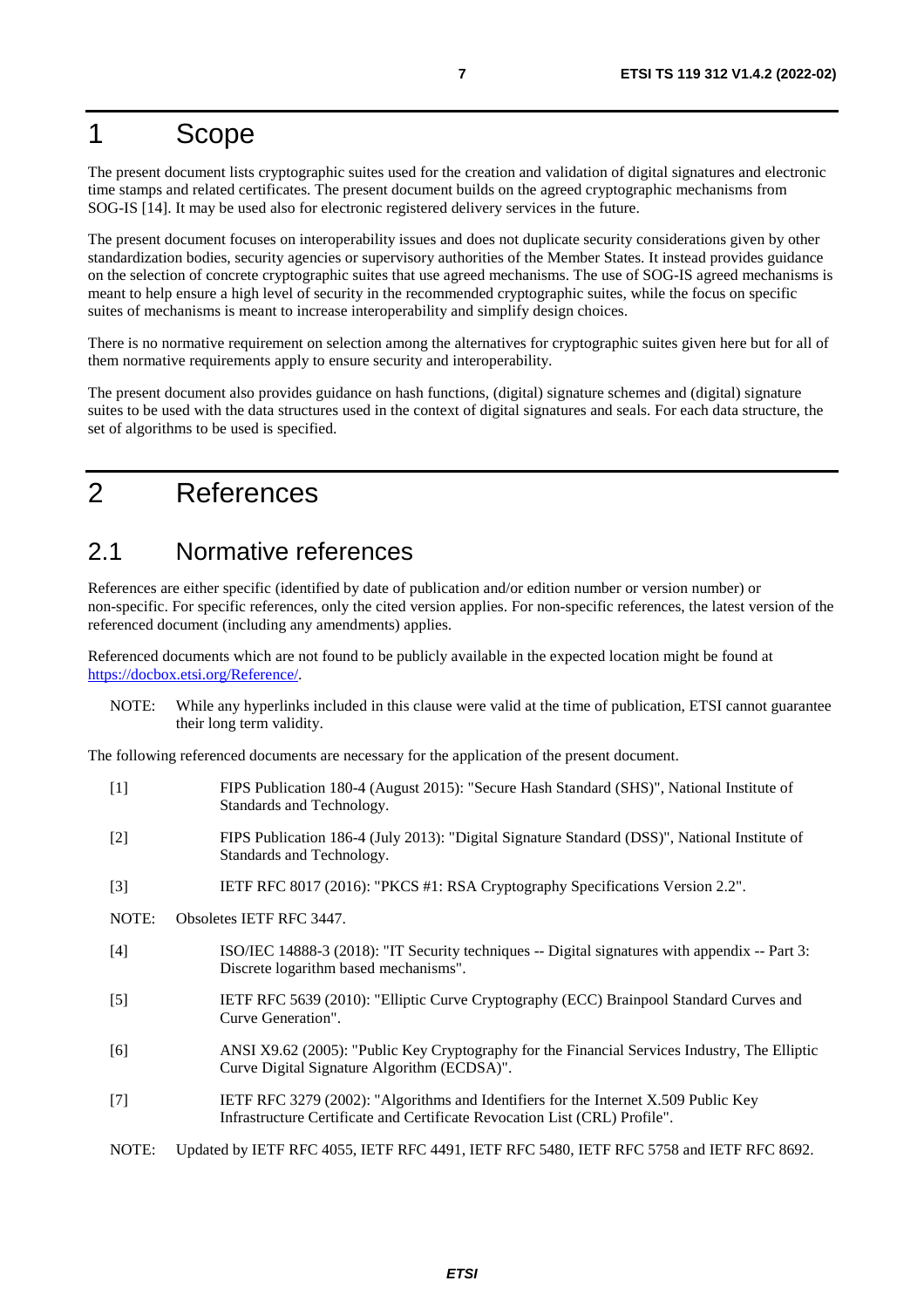- <span id="page-7-0"></span>[8] IETF RFC 4055 (2005): "Additional Algorithms and Identifiers for RSA Cryptography for use in the Internet X.509 Public Key Infrastructure - Certificate and Certificate Revocation List (CRL) Profile".
- NOTE: Updated by IETF RFC 5756.
- [9] IETF RFC 5753 (2010): "Use of Elliptic Curve Cryptography (ECC) Algorithms in Cryptographic Message Syntax (CMS)".
- [10] IETF RFC 6931 (2013): "Additional XML Security Uniform Resource Identifiers (URIs)".
- NOTE: Obsoletes IETF RFC 4051.
- [11] W3C® Recommendation 11 April 2013: "XML Encryption Syntax and Processing Version 1.1".
- NOTE: Available at [https://www.w3.org/TR/2013/REC-xmlenc-core1-20130411.](http://www.w3.org/TR/2013/REC-xmlenc-core1-20130411)
- [12] IETF RFC 3161 (2001): "Internet X.509 Public Key Infrastructure Time-Stamp Protocol (TSP)".
- NOTE: Updated by IETF RFC 5816.
- [13] IETF RFC 6960 (2013): "X.509 Internet Public Key Infrastructure Online Certificate Status Protocol - OCSP".
- NOTE: Obsoletes IETF RFC 2560, IETF RFC 6277; updated by IETF RFC 8954.
- [14] SOG-IS Crypto Working Group: "SOG-IS Crypto Evaluation Scheme Agreed Cryptographic Mechanisms" Version 1.2, January 2020.
- NOTE: Available at [https://www.sogis.org/uk/supporting\\_doc\\_en.html.](https://www.sogis.org/uk/supporting_doc_en.html)
- [15] FIPS Publication 202 (August 2015): "SHA-3 Standard: Permutation-Based Hash and Extendable-Output Functions", National Institute of Standards and Technology.
- NOTE: Available at [https://dx.doi.org/10.6028/NIST.FIPS.202](http://dx.doi.org/10.6028/NIST.FIPS.202).
- [16] IETF RFC 5480 (2009): "Elliptic Curve Cryptography Subject Public Key Information".
- NOTE: Updated by IETF RFC 8813.
- [17] NIST: "Computer Security Objects Register (CSOR)".
- NOTE: Available at [https://csrc.nist.gov/groups/ST/crypto\\_apps\\_infra/csor/algorithms.html.](http://csrc.nist.gov/groups/ST/crypto_apps_infra/csor/algorithms.html)
- [18] IETF RFC 3526: "More Modular Exponential (MODP) Diffie-Hellman groups for Internet Key Exchange (IKE)".

### 2.2 Informative references

References are either specific (identified by date of publication and/or edition number or version number) or non-specific. For specific references, only the cited version applies. For non-specific references, the latest version of the referenced document (including any amendments) applies.

NOTE: While any hyperlinks included in this clause were valid at the time of publication, ETSI cannot guarantee their long term validity.

The following referenced documents are not necessary for the application of the present document but they assist the user with regard to a particular subject area.

- [i.1] European Network of Excellence in Cryptology, ECRYPT Report on Algorithms, Key Size and Protocols Report (2018), ECRYPT - Coordination & Support, Action D5.4.
- [i.2] Agence nationale de la sécurité des systèmes d'information: "Référentiel Général de Sécurité version 2.0" (2014-06).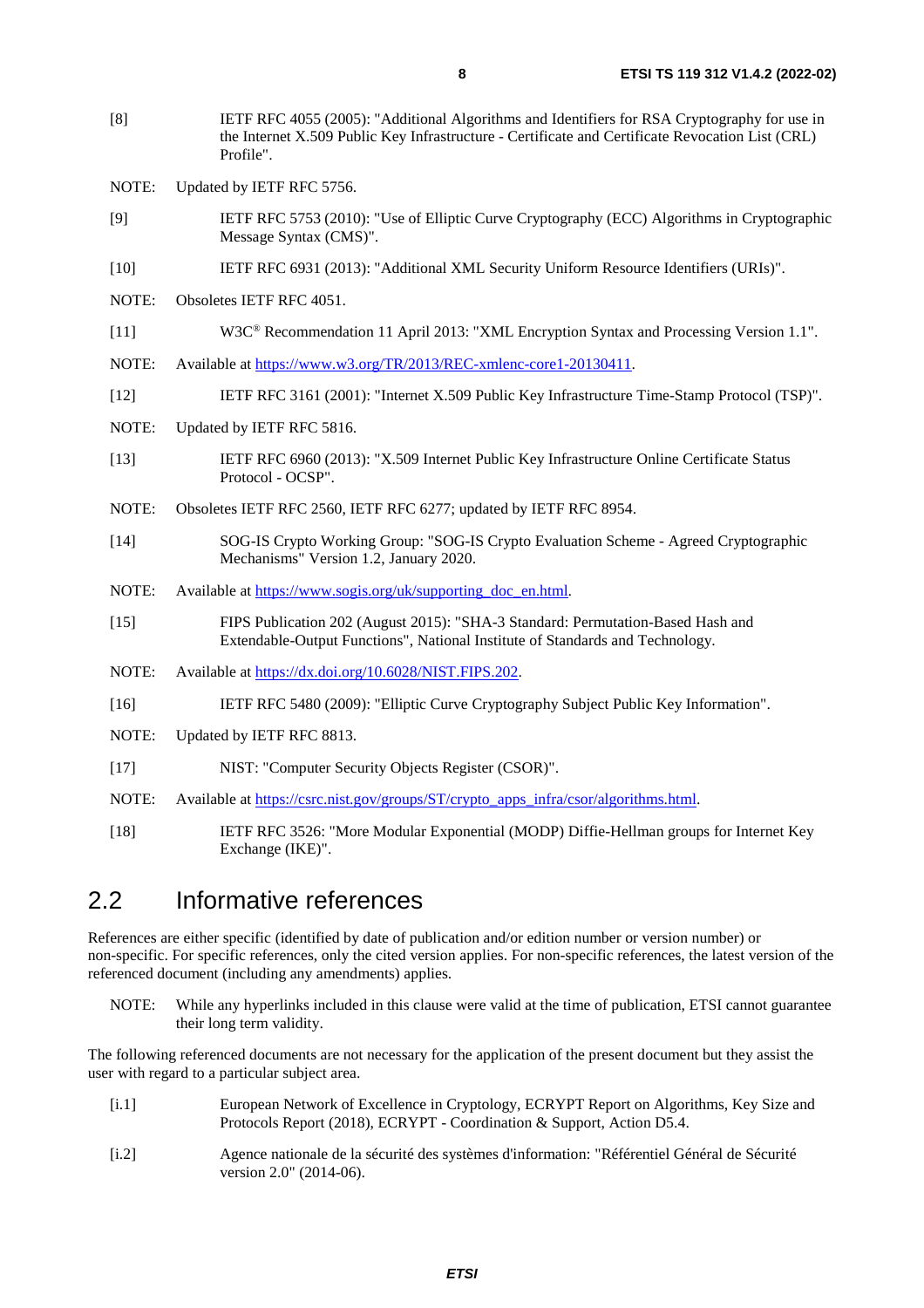<span id="page-8-0"></span>

| NOTE:              | Annex B1 (version 2.03 of 2014-02) is available at https://www.ssi.gouv.fr/uploads/2014/11/RGS v-2-                                   |
|--------------------|---------------------------------------------------------------------------------------------------------------------------------------|
|                    | $0$ B <sub>1</sub> .pdf.                                                                                                              |
| [i.3]              | Void.                                                                                                                                 |
| [i.4]              | Void.                                                                                                                                 |
| $\left[1.5\right]$ | ISO/IEC 10118-3 (2004): "Information technology -- Security techniques - Hash functions --<br>Part 3: Dedicated hash functions".      |
| NOTE:              | This ISO Standard duplicates the standardization from FIPS Publication 180-4 [1].                                                     |
| [i.6]              | ETSI TS 101 733 (V2.2.1) (04-2013): "Electronic Signatures and Infrastructures (ESI); CMS<br>Advanced Electronic Signatures (CadES)". |
| $\left[1.7\right]$ | ETSI TS 101 903 (V1.4.2) (12-2010): "Electronic Signatures and Infrastructures (ESI); XML<br>Advanced Electronic Signatures (XadES)". |

- [i.8] ETSI TS 102 778 (parts 1 to 6): "Electronic Signatures and Infrastructures (ESI); PDF Advanced Electronic Signature Profiles".
- [i.9] IETF RFC 5280 (2008): "Internet X.509 Public Key Infrastructure Certificate and Certificate Revocation List (CRL) Profile".
- [i.10] W3C® Recommendation 15 March 2001: "Canonical XML Version 1.0" (omits comments).
- NOTE: Available at [https://www.w3.org/TR/2001/REC-xml-c14n-20010315](http://www.w3.org/TR/2001/REC-xml-c14n-20010315).
- [i.11] W3C® Recommendation 18 July 2002: "Exclusive XML Canonicalization Version 1.0" (with comments).
- NOTE: Available at <https://www.w3.org/TR/2002/REC-xml-exc-c14n-20020718>.
- [i.12] Regulation (EU) No 910/2014 of the European Parliament and of the Council, July 2014.
- [i.13] OID Repository.

 $[i.3]$ 

 $[i.4]$ 

- NOTE 1: Available at [http://oid-info.com](http://oid-info.com/).
- NOTE 2: This OID repository is a kind of wiki where any user can add any information about any OID. It is not an official registration authority for OIDs and should be handle with care. Nevertheless it provides usually the link to corresponding official registration authority.
- [i.14] Bundesamt für Sicherheit in der Informationstechnik, BSI TR-02102: "Cryptographic Mechanisms, version" (2017-01).
- NOTE: Available at [https://www.bsi.bund.de/DE/Themen/Unternehmen-und-Organisationen/Standards-und-](https://www.bsi.bund.de/DE/Themen/Unternehmen-und-Organisationen/Standards-und-Zertifizierung/Technische-Richtlinien/TR-nach-Thema-sortiert/tr02102/tr02102_node.html)[Zertifizierung/Technische-Richtlinien/TR-nach-Thema-sortiert/tr02102/tr02102\\_node.html.](https://www.bsi.bund.de/DE/Themen/Unternehmen-und-Organisationen/Standards-und-Zertifizierung/Technische-Richtlinien/TR-nach-Thema-sortiert/tr02102/tr02102_node.html)
- [i.15] ETSI EN 319 422 (V1.1.1) (03-2016): "Electronic Signatures and Infrastructures (ESI); Time-stamping protocol and time-stamp token profiles".
- [i.16] ANSSI: "Publication d'un paramétrage de courbe elliptique visant des applications de passeport électronique et de l'administration électronique française", October 2011.
- NOTE: Available at [https://www.ssi.gouv.fr](https://www.ssi.gouv.fr/agence/publication/publication-dun-parametrage-de-courbe-elliptique-visant-des-applications-de-passeport-electronique-et-de-ladministration-electronique-francaise).
- [i.17] ETSI EN 319 122 (parts 1 and 2): "Electronic Signatures and Infrastructures (ESI); CAdES digital signatures".
- [i.18] ETSI EN 319 132 (parts 1 and 2): "Electronic Signatures and Infrastructures (ESI); XAdES digital signatures".
- [i.19] ETSI EN 319 142 (parts 1 and 2): "Electronic Signatures and Infrastructures (ESI); PAdES digital signatures".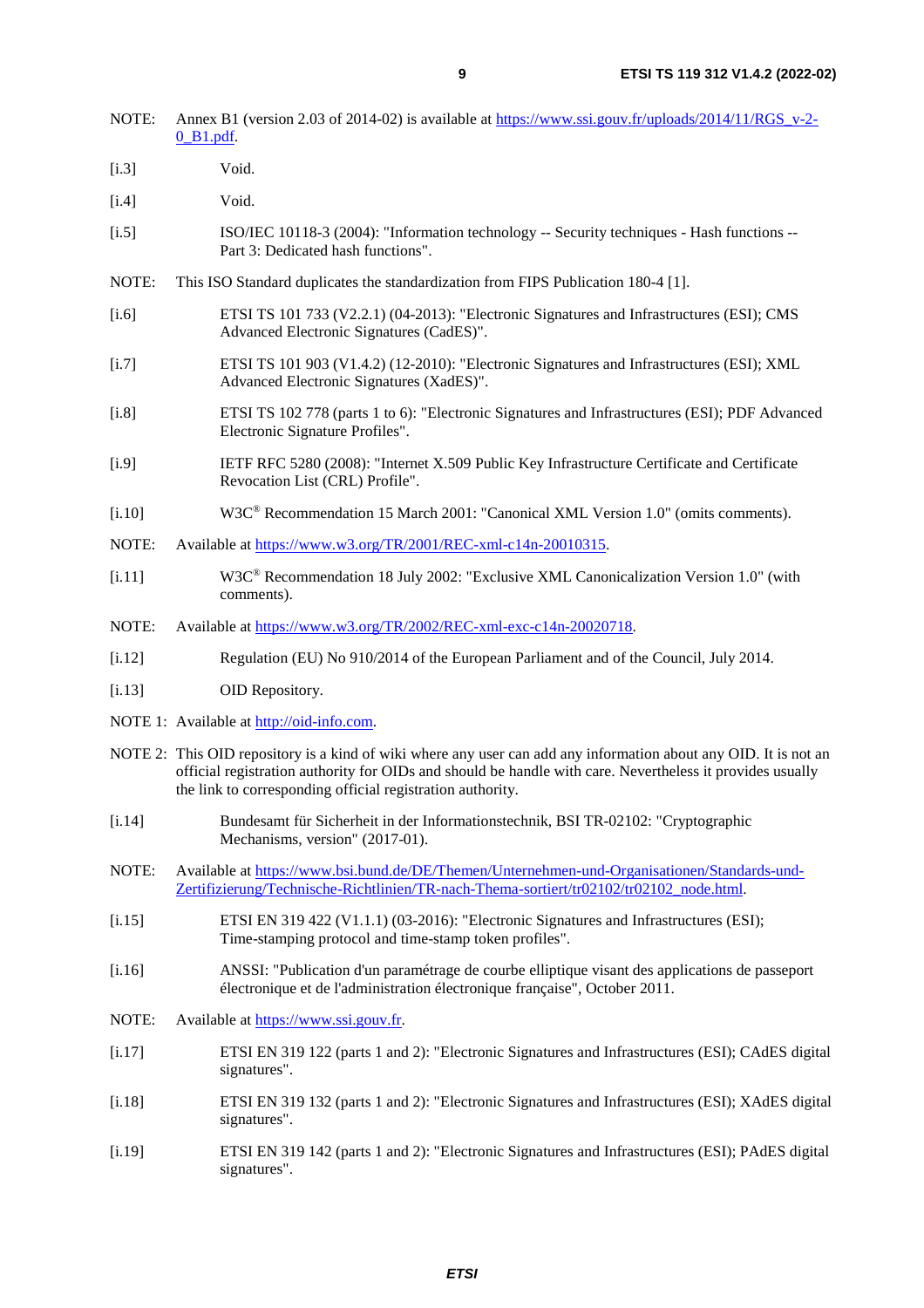## <span id="page-9-0"></span>3 Definition of terms, symbols and abbreviations

### 3.1 Terms

For the purposes of the present document, the following terms apply:

**cryptographic suite:** combination of a signature scheme with a padding method and a cryptographic hash function

**(digital) signature:** data associated to, including a cryptographic transformation of, a data unit that:

- a) allows to prove the source and integrity of the data unit;
- b) allows to protect the data unit against forgery; and
- c) allows to support signer non-repudiation of signing the data unit.

**hash function:** As defined in ISO/IEC 10118-3 [[i.5\]](#page-8-0).

**legacy mechanism:** mechanism deployed on a large scale, currently offering a security level for an acceptable short-term security but no longer representing the cryptographic state of the art

NOTE 1: As defined in [[14](#page-7-0)].

NOTE 2: As a consequence, a validity period is defined for legacy mechanisms.

**recommended mechanism:** mechanism, that fully reflects the state of the art in cryptography, providing an adequate level of security against all presently known or conjectured threats even taking into account the generally expected increases in computing power

NOTE: As defined in [[14](#page-7-0)].

**signature policy:** set of rules for the creation and validation of a signature, that defines the technical and procedural requirements for signature creation and validation, in order to meet a particular business need, and under which the signature can be determined to be valid

**signature scheme:** triplet of three algorithms composed of a signature creation algorithm, a signature verification algorithm and a key generation algorithm

### 3.2 Symbols

For the purposes of the present document, the following symbols apply:

FR Identifier for Elliptic Curves defined by ANSSI

### 3.3 Abbreviations

For the purposes of the present document, the following abbreviations apply:

| <b>ANSI</b> | American National Standards Institute                                                       |
|-------------|---------------------------------------------------------------------------------------------|
| ANSSI       | Agence Nationale de la Sécurité des Systèmes d'Information (National Agency for Security of |
|             | Information Systems)                                                                        |
| CA.         | <b>Certification Authority</b>                                                              |
| <b>CMS</b>  | Cryptographic Message Syntax                                                                |
| <b>CRL</b>  | <b>Certificate Revocation List</b>                                                          |
| <b>CSOR</b> | Cryptographic Algorithm Object Registration                                                 |
| <b>DER</b>  | Distinguished Encoding Rules                                                                |
| NOTE:       | Syntax rules for ASN.1.                                                                     |
| <b>DSA</b>  | Digital Signature Algorithm                                                                 |
| EC          | Elliptic Curve                                                                              |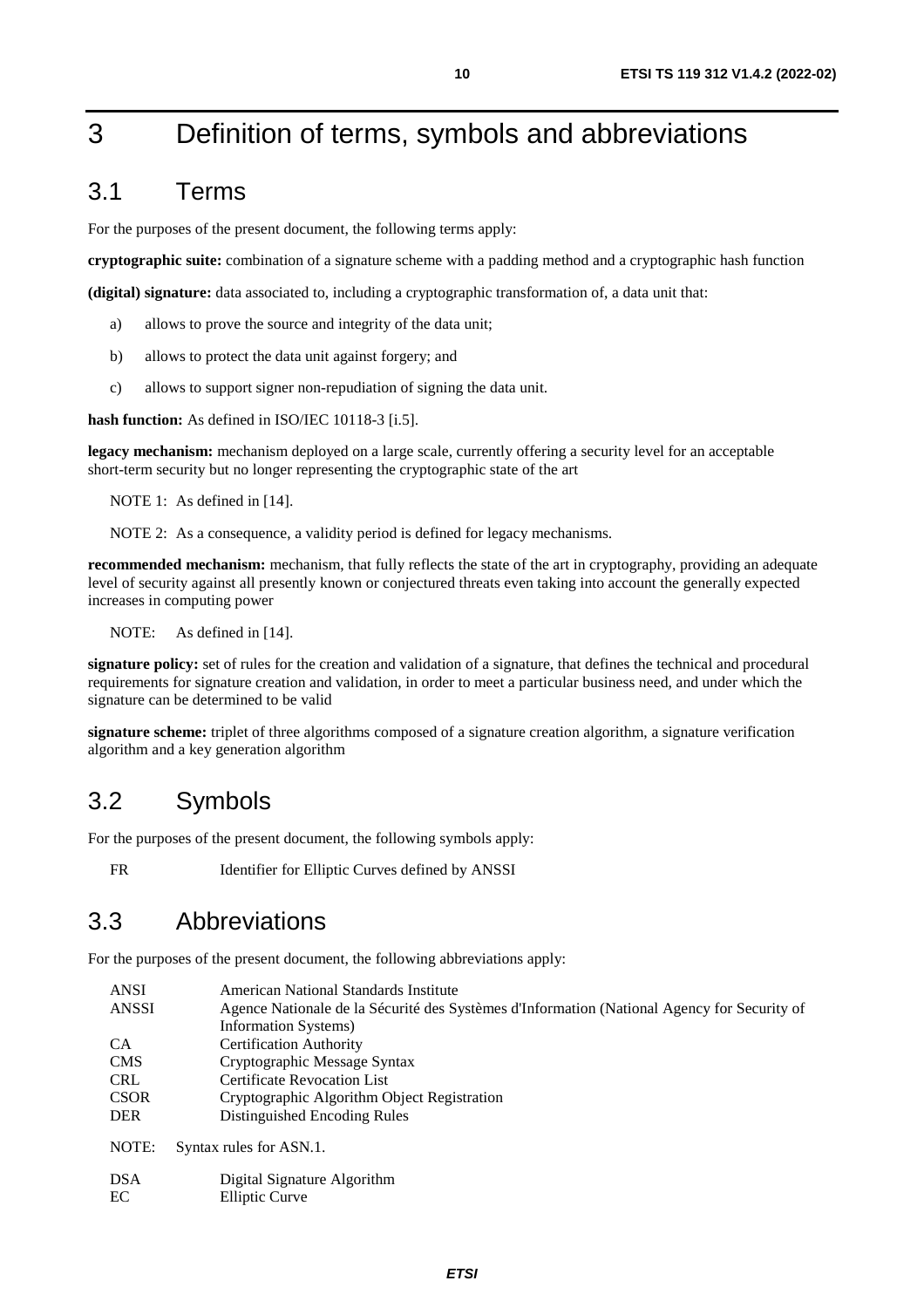<span id="page-10-0"></span>

| ECC          | <b>Elliptic Curve Cryptography</b>                  |
|--------------|-----------------------------------------------------|
| <b>ECDSA</b> | Elliptic Curve Digital Signature Algorithm          |
| EC-DSA       | Elliptic Curve Digital Signature Algorithm          |
| <b>ESI</b>   | Electronic Signatures and Infrastructure            |
| NOTE:        | <b>Technical Committee of ETSI</b>                  |
| <b>FIPS</b>  | <b>Federal Information Processing Standard</b>      |
| <b>IETF</b>  | <b>Internet Engineering Task Force</b>              |
| <b>ISO</b>   | International Organization for Standardization      |
| IT           | <b>Information Technology</b>                       |
| <b>MGF</b>   | <b>Mask Generation Function</b>                     |
| <b>NIST</b>  | National Institute of Standards and Technology      |
| <b>OCSP</b>  | <b>Online Certificate Status Protocol</b>           |
| <b>OID</b>   | Object Identifier                                   |
| <b>PKCS</b>  | Public-Key Cryptography Standards                   |
| <b>PSS</b>   | Probabilistic Signature Scheme                      |
| <b>RFC</b>   | <b>Request for Comments</b>                         |
| <b>RNG</b>   | Random Number Generator                             |
| <b>RSA</b>   | Rivest, Shamir and Adleman algorithm                |
| <b>SHA</b>   | Secure Hash Algorithm                               |
| SOG-IS       | Senior Officials Group Information Systems Security |
| TST          | Time-Stamp Token                                    |
| TSU          | Time-Stamping Unit                                  |
| URI          | Uniform Resource Identifier                         |
| <b>URN</b>   | <b>Uniform Resource Number</b>                      |
| WG           | <b>Working Group</b>                                |
| <b>XML</b>   | eXtensible Markup Language                          |
|              |                                                     |

## 4 Use of SOG-IS Agreed Mechanisms and Maintenance of the present document

In order to avoid duplicated effort, the assessment of the security of underlying cryptographic schemes is delegated to the SOG-IS document [\[14\]](#page-7-0).

The SOG-IS Evaluation Scheme distinguishes between **legacy mechanisms** (schemes and parameter selections which may enjoy wide deployment, but do not represent the current state of the art in cryptography) and **recommended mechanisms** (schemes and parameters which do represent the current state of the art in cryptography). The present document uses the notion of "recommended" and "legacy" primitives in the same way as [\[14](#page-7-0)].

In general, only SOG-IS recommended mechanisms and key sizes or cryptographic suites using these cryptographic mechanisms and key sizes should be used to generate new signatures and seals (including certificate signatures). SOG-IS legacy mechanisms may, however, still be used for this purpose when this is necessary to ensure interoperability with existing infrastructures as long as they remain agreed. For the reader's convenience, the classification of mechanisms as legacy or recommended is repeated in the present document.

The maintenance activities will follow the maintenance procedure of the SOG-IS Crypto Evaluation Scheme [\[14](#page-7-0)] with revisions on a two-year base. This coincides with the established schedule in ETSI ESI.

In the case of new attacks, the immediate need to remove an algorithm could arise, and a new revision of the present document will be published as soon as possible.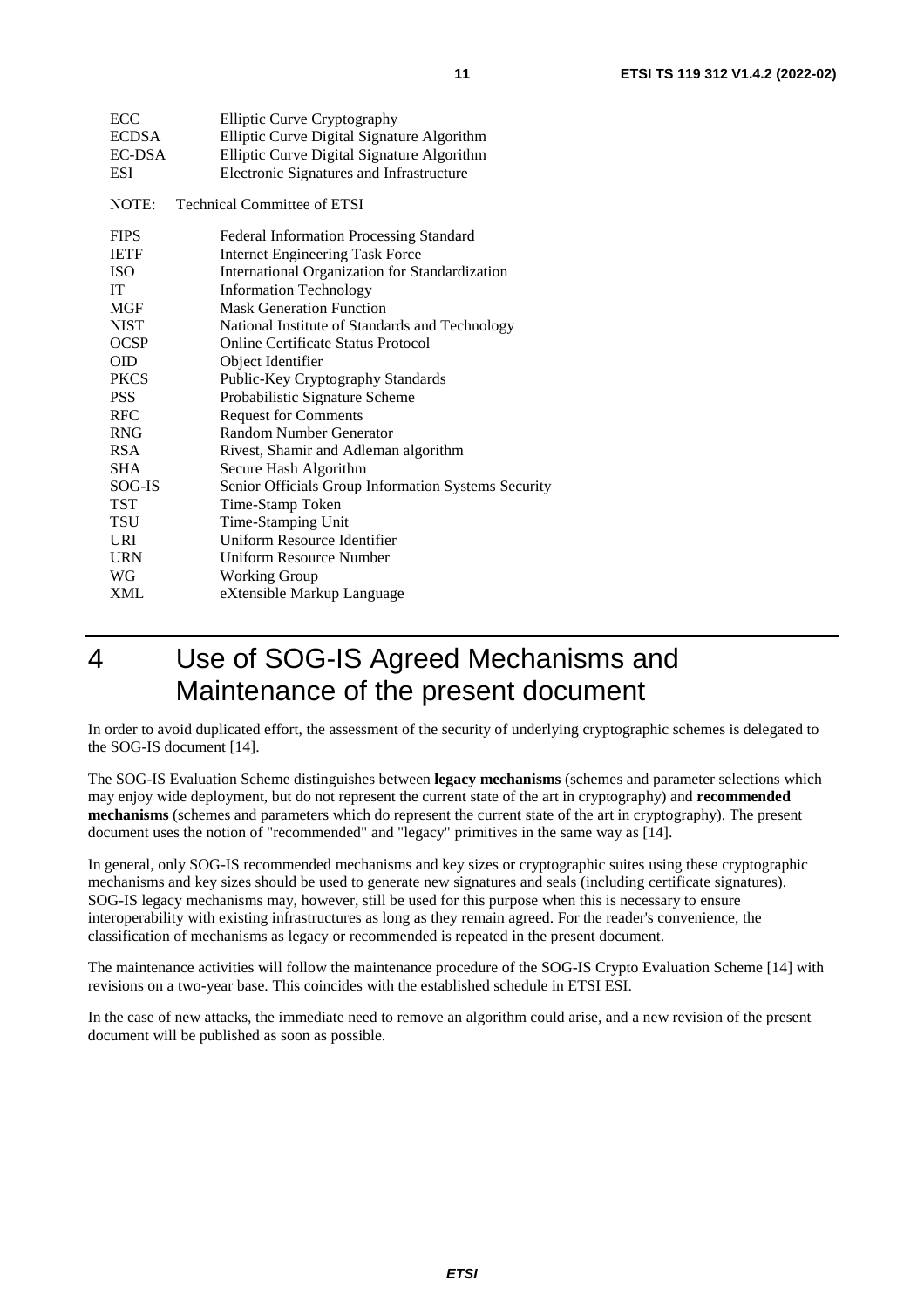## <span id="page-11-0"></span>5 Hash functions

### 5.1 General

The list of hash functions in table 1 shall be used. The functions shall be implemented as per the reference listed in table 1 and shall follow the recommendations provided in the SOG-IS Agreed Cryptographic Mechanisms [[14\]](#page-7-0). The present document provides additional recommendations in the following clauses.

| Short hash function name | <b>References</b>          | R/L     |
|--------------------------|----------------------------|---------|
| <b>SHA-224</b>           | FIPS Publication 180-4 [1] | L[2025] |
| <b>SHA-256</b>           | FIPS Publication 180-4 [1] |         |
| <b>SHA-384</b>           | FIPS Publication 180-4 [1] | R       |
| <b>SHA-512</b>           | FIPS Publication 180-4 [1] | R       |
| SHA-512/256              | FIPS Publication 180-4 [1] | R       |
| SHA3-256                 | FIPS Publication 202 [15]  | R       |
| <b>SHA3-384</b>          | FIPS Publication 202 [15]  | R       |
| SHA3-512                 | FIPS Publication 202 [15]  | R       |

**Table 1: Agreed Hash Functions [[14\]](#page-7-0), p. 13** 

### 5.2 SHA hash functions

#### 5.2.1 SHA-512/256

SHA-512/256 should not be used if SHA3-256 or SHA-512 can be used instead without truncation.

NOTE: The difference to SHA-256 is the bigger inner state, which gives a better collision resistance.

## 6 Signature schemes

### 6.1 Introduction

NOTE: A signature scheme consists of three algorithms: a key generation algorithm, a signature creation algorithm and a signature verification algorithm. The two latter are identified hereafter as a pair of algorithms. Each pair has its own name.

### 6.2 Signature algorithms

#### 6.2.1 General

The list of signature algorithms given in table 2 shall be used. The algorithms shall be implemented as per the reference listed in table 2 and shall follow the recommendations provided in the SOG-IS Agreed Cryptographic Mechanisms [\[14](#page-7-0)]. The present document provides additional recommendations and requirements in the following clauses.

| Short signature algorithm name                                                | <b>References</b>                               | R/L |  |
|-------------------------------------------------------------------------------|-------------------------------------------------|-----|--|
| <b>IRSA-PKCS#1v1 5</b>                                                        | <b>IETF RFC 8017 [3]</b>                        |     |  |
| <b>RSA-PSS</b>                                                                | <b>IETF RFC 8017 [3]</b>                        |     |  |
| DSA (FF-DLOG DSA)                                                             | FIPS Publication 186-4 [2], ISO/IEC 14888-3 [4] |     |  |
| EC-DSA (EC-DLOG EC-DSA)                                                       | FIPS Publication 186-4 [2]                      |     |  |
| EC-SDSA-opt (EC-DLOG EC-Schnorr)                                              | <b>ISO/IEC 14888-3 [4]</b>                      |     |  |
| NOTE: The notation given in parentheses is given in the SOG-IS document [14]. |                                                 |     |  |

|  | Table 2: Agreed Digital Signature Algorithms [14], p. 28 |  |  |
|--|----------------------------------------------------------|--|--|
|--|----------------------------------------------------------|--|--|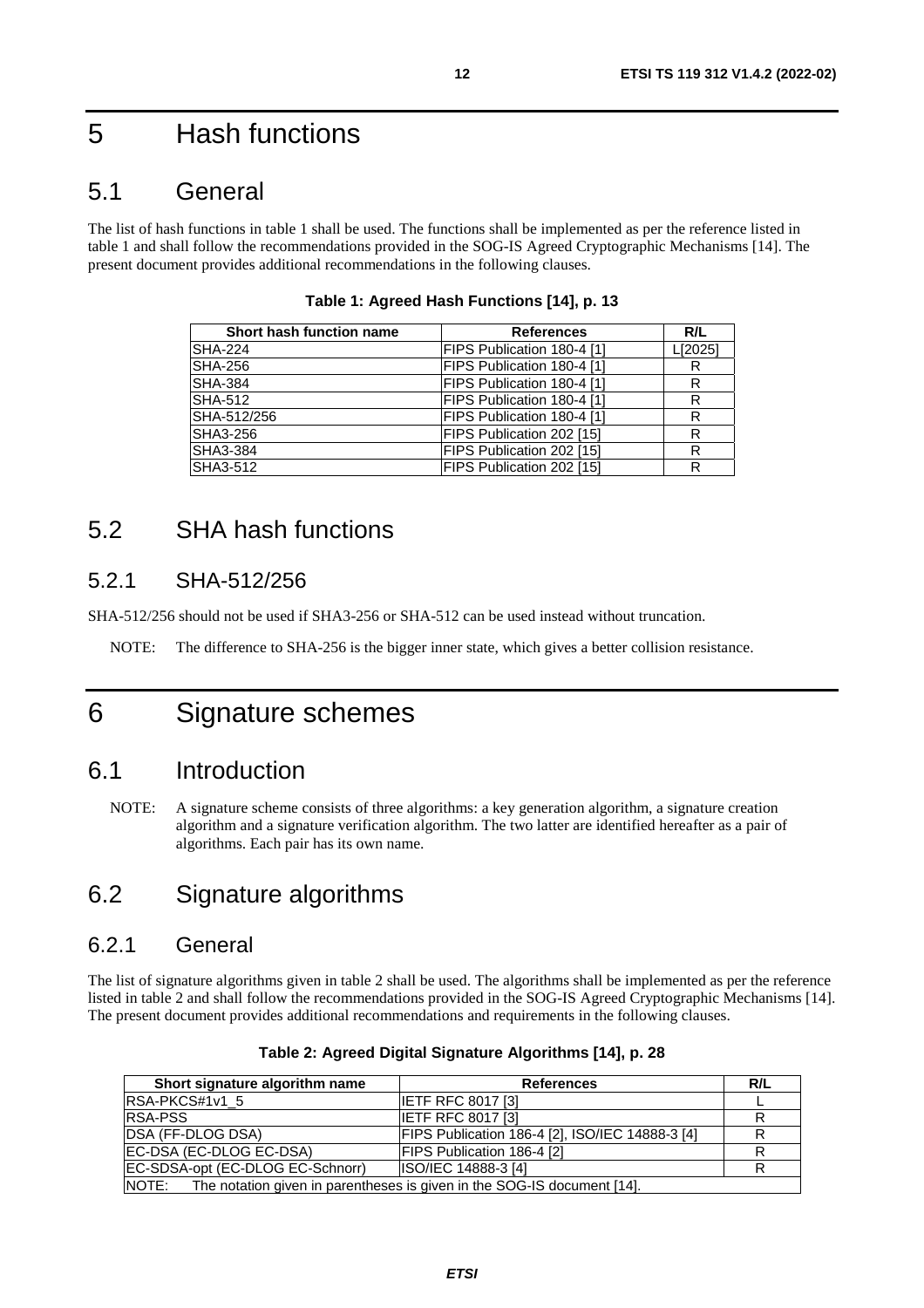<span id="page-12-0"></span>NOTE: Although EC-GDSA is a SOG-IS recommended mechanism for interoperability reasons the EC-GDSA algorithm is not listed in table [2](#page-11-0) due to the low dissemination in trust services.

#### 6.2.2 Signature algorithms

#### 6.2.2.1 RSA

The RSA algorithm shall be used (SOG-IS recommended mechanism), if used with the padding scheme RSASSA-PSS [\[3\]](#page-6-0), section 8.1. If RSA is used with the legacy padding scheme RSASSA-PKCS-v1\_5 [\[3](#page-6-0)], section 8.2, it may be used (SOG-IS legacy mechanism). The key length shall be selected according to clause [8.](#page-14-0)

The public exponent *e* shall be an odd positive integer such that  $2^{16} < e < 2^{256}$ .

#### 6.2.2.2 DSA

The DSA algorithm may be used (SOG-IS recommended mechanism) if the key length is chosen according to clause [8](#page-14-0).

NOTE: The dissemination of DSA in trust services is low. Therefore it is suggested to use other more widely deployed algorithms unless it is the only alternative for interoperability. Due to this fact signature suites based on DSA are not listed in clause 7.3 and in annex [A.](#page-22-0)

#### 6.2.2.3 EC based DSA algorithms

The EC-DSA algorithm shall be used (SOG-IS recommended mechanism) if the key length is chosen according to clause [8](#page-14-0).

EC-DSA and EC-SDSA-opt shall be used (SOG-IS recommended mechanisms) only if the elliptic curves are selected from the following table 3.

When used, the algorithms shall be as specified by the references provided in table 3.

| <b>Curve family</b> | <b>Short curve name</b> | <b>References</b>          | R/L |
|---------------------|-------------------------|----------------------------|-----|
| <b>IFR</b>          | FRP256v1                | ANSSI [i.16]               | R   |
| Brainpool           | brainpoolP256r1         | <b>IETF RFC 5639 [5]</b>   | R   |
|                     | brainpoolP384r1         | <b>IETF RFC 5639 [5]</b>   | R   |
|                     | brainpoolP512r1         | <b>IETF RFC 5639 [5]</b>   |     |
| <b>NIST</b>         | P-256                   | FIPS Publication 186-4 [2] | R   |
|                     | P-384                   | FIPS Publication 186-4 [2] | R   |
|                     | P-521                   | ISO/IEC 14888-3 [4]        |     |

**Table 3: Agreed Elliptic Curve Parameters [\[14\]](#page-7-0), p. 25** 

For interoperability reasons only one version (EC-SDSA-opt) from the EC-XDSA Schnorr variants defined in ISO/IEC 14888-3 [\[4](#page-6-0)] is selected by the present document. EC-SDSA in the optimized version has the small advantage of minimal data transfer for smart cards.

NOTE: Due to former patent issues (the U.S. Patent 4,995,082 expired in February 2008) Schnorr signatures are not commonly used. Nevertheless they have the following advantages: firstly the signing equation is simpler (allowing for some optimizations) and secondly the hash function is applied to the concatenation of the ephemeral key and the data to be signed, i.e. it implements randomized hashing. With this property Schnorr signatures can be proved secure in the random oracle model. There is also a proof in the generic group model.

### 6.3 Key generation

The key generation shall follow the recommendations and requirements in their normative references of table 2.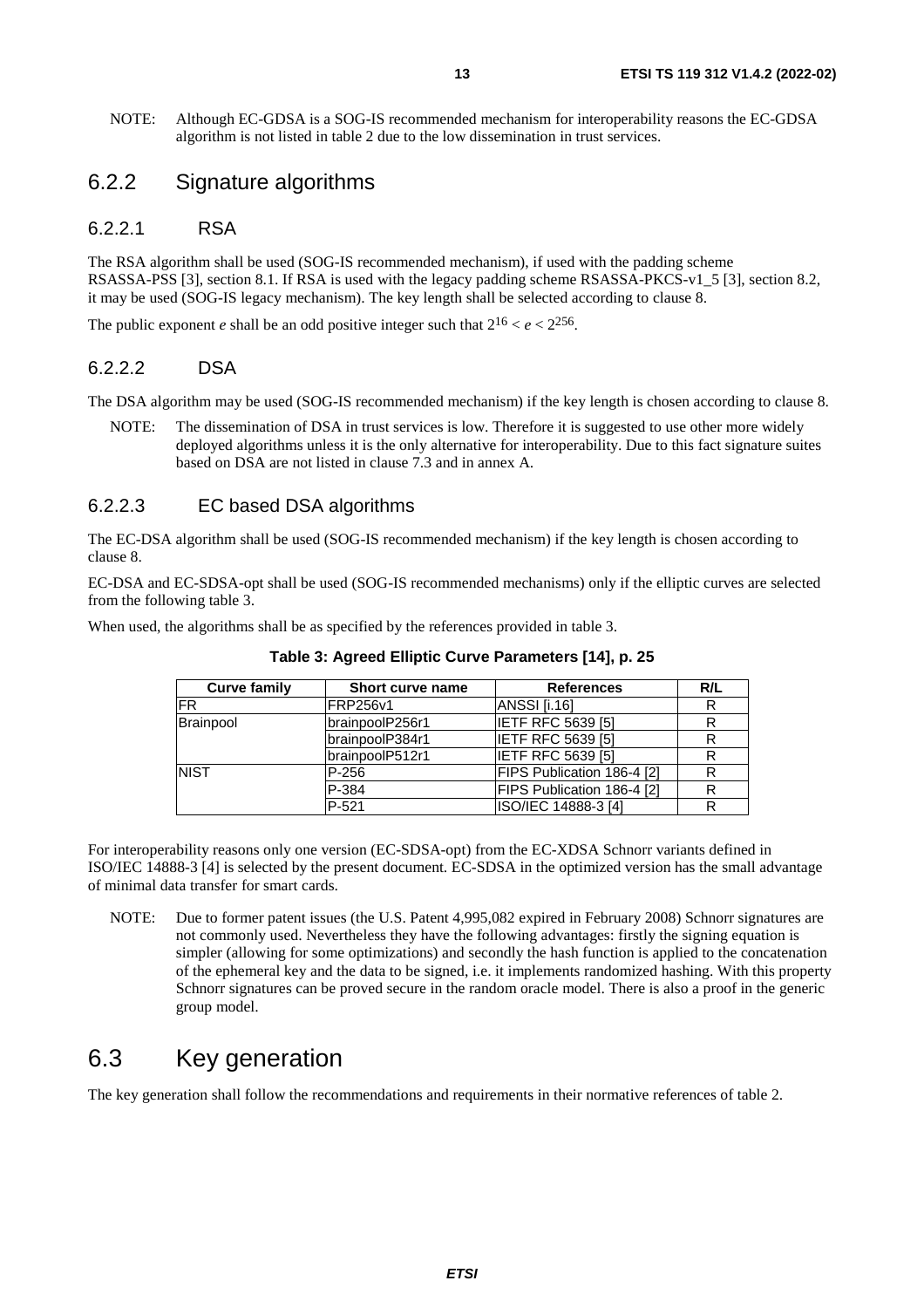## <span id="page-13-0"></span>7 Signature suites

### 7.1 Introduction

NOTE: The primary criteria for inclusion of an algorithm in the present document are:

- the algorithm is considered as agreed [\[14](#page-7-0)];
- the algorithm is commonly used; and
- the algorithm can easily and unambiguously be referenced (for example by means of an OID).

### 7.2 General

- NOTE 1: A cryptographic signature suite is a combination of message encoding functions including a hash function and a defined signature scheme using a standardized signature algorithm. A signature suite consists therefore of the following components:
	- a message encoding method including the hash function; and
	- a signature algorithm and its associated parameters.
- NOTE 2: To allow signing of more or less arbitrarily long messages, a signature suite uses a hash function, so that the signing/verification algorithms operate on a fixed-size hash of the message. An important issue is to tie the hash function to the signature scheme. Without this, the weakest available hash function can define the overall security level.

Due to possible interactions which can influence security of signatures, algorithms and parameters for secure signatures shall be used only in predefined combinations referred to as the signature suites.

### 7.3 Signature suites

Table 4 reflects the combination of the recommended hash functions and signature algorithms.

Whereas the signature suites based on elliptic curves can be implemented in principle with any recommended curve, only those combinations are recommended by the present document where the output length of the hash function is the same as the key size of the corresponding elliptic curve.

- NOTE 1: In case of RSA the use of SHA-384 or SHA-512/256 gives no security advantage over SHA-512, because they are truncated derivations of the SHA-512 algorithm. Nevertheless they are included here for reasons of compatibility.
- NOTE 2: If in case of elliptic curves the output length of the hash function is greater than the key size *n*, then the leftmost *n* bits of the hash function output block is used in the calculations using the hash function output during the generation or verification of a digital signature output ([[2\]](#page-6-0), p.37).

The signature suites listed in table [4](#page-14-0) shall be used.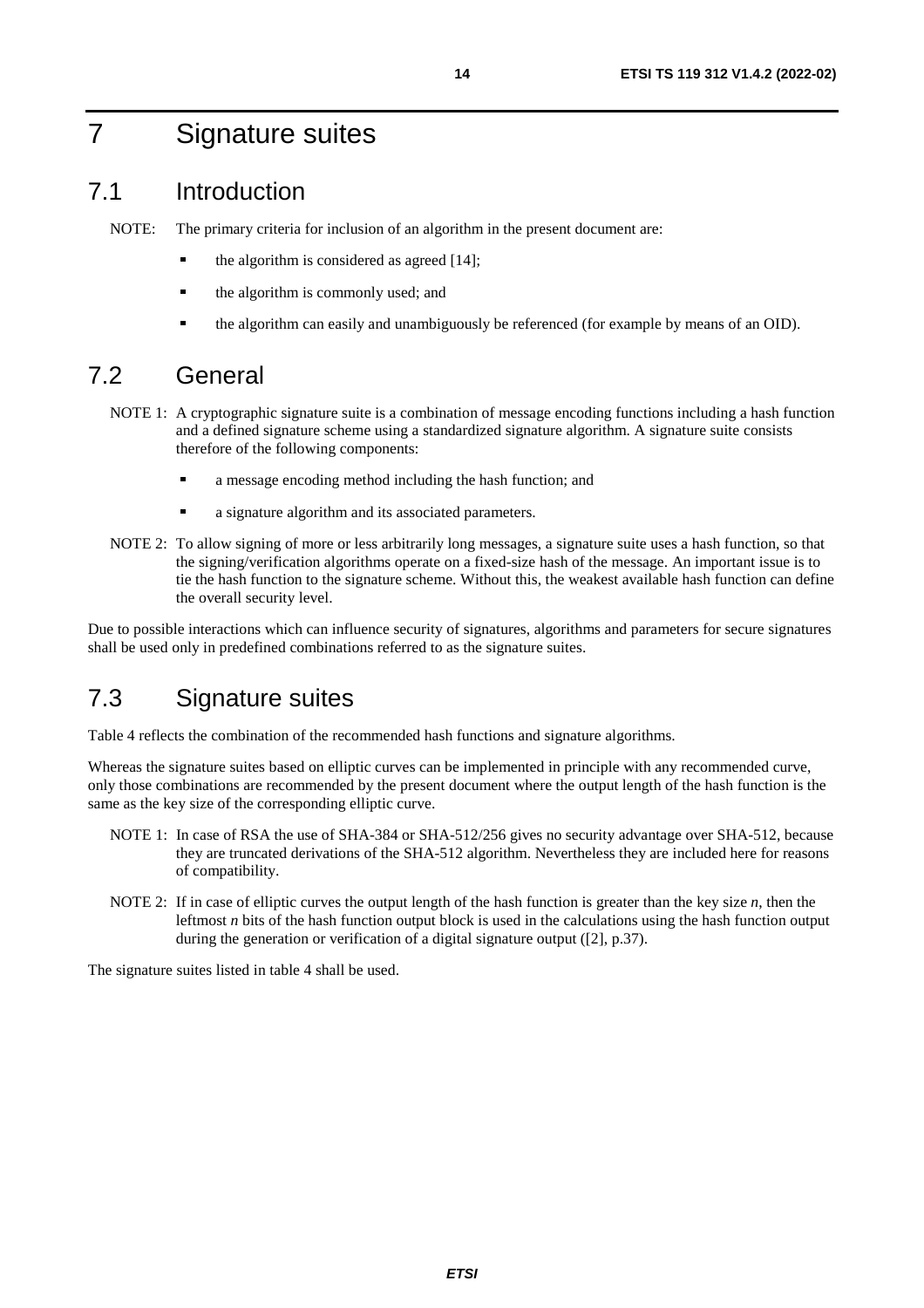<span id="page-14-0"></span>

| Entry name of the signature suite  | Entry name for the<br>hash function | Entry name for<br>the signature | SOGIS-recommended/<br>legacy ([14], p. 28) |  |
|------------------------------------|-------------------------------------|---------------------------------|--------------------------------------------|--|
|                                    |                                     | algorithm                       |                                            |  |
| sha224-with-rsa                    | <b>SHA-224</b>                      | RSA-PKCSv1 5                    |                                            |  |
| lsha256-with-rsa                   | SHA-256                             | RSA-PKCSv1 5                    |                                            |  |
| lsha384-with-rsa                   | SHA-384                             | RSA-PKCSv1 5                    |                                            |  |
| lsha512-with-rsa                   | SHA-512                             | RSA-PKCSv1_5                    |                                            |  |
| rsa-pss with mgf1SHA-256Identifier | SHA-256                             | RSA-PSS                         | R                                          |  |
| rsa-pss with mgf1SHA-384Identifier | <b>SHA-384</b>                      | RSA-PSS                         | R                                          |  |
| rsa-pss with mgf1SHA-512Identifier | <b>SHA-512</b>                      | <b>RSA-PSS</b>                  | R                                          |  |
| rsa-pss with mgf1SHA3-Identifier   | SHA3-256, SHA3-384 or  RSA-PSS      |                                 | R                                          |  |
|                                    | SHA3-512                            |                                 |                                            |  |
| lsha224-with-ecdsa                 | SHA-224                             | EC-DSA                          |                                            |  |
| lsha2-with-ecdsa                   | SHA-256, SHA-384 or                 | <b>IEC-DSA</b>                  | R.                                         |  |
|                                    | SHA-512                             |                                 |                                            |  |
| lsha2-with-ecsdsa                  | SHA-256, SHA-384 or                 | EC-SDSA-opt                     | R                                          |  |
|                                    | SHA-512                             |                                 |                                            |  |
| lsha3-with-ecdsa                   | SHA3-256, SHA3-384 or  EC-DSA       |                                 | R                                          |  |
|                                    | SHA3-512                            |                                 |                                            |  |
| lsha3-with-ecsdsa                  | SHA3-256, SHA3-384 or EC-SDSA-opt   |                                 | R                                          |  |
|                                    | SHA3-512                            |                                 |                                            |  |

## 8 Hash functions and key sizes versus time

#### 8.1 Introduction

In this clause recommendations are provided regarding the use of hash functions given in clause 5 and the key sizes to be used with the algorithms mentioned in clause 6.

This clause is structured as follows:

- Clause 8.2 explains the considerations on which the recommendations are based.
- In clause [8.3](#page-15-0), hash functions versus time are recommended.
- In clause [8.4](#page-15-0), key sizes versus time are recommended.

### 8.2 Basis for the recommendations

- NOTE 1: The recommendations for algorithm and parameter strengths are characterized by taking a reasonable margin above minimum key lengths based on both extrapolations of current trends as well as estimations based on the necessary computing power needed to break a given algorithm. Such extrapolations are made in the SOG-IS Crypto Evaluation Scheme [[14\]](#page-7-0). Similar assessments can be found also elsewhere in the literature, e.g. in the ECRYPT report on algorithms, key size and protocols report (2018) [\[i.1](#page-7-0)].
- NOTE 2: There are no rigorous security proofs for the components of signature schemes (hash function, signature algorithm, RNG), basically all security statements rely on results about the most effective attacks known at the time of writing of the present document. The possibility of a complete break of such a component (like, e.g. a fast universal factorization algorithm against RSA) that renders it useless can theoretically not completely be excluded but "breakthroughs" of that kind are regarded as improbable. In contrast to that certain unforeseen advances of moderate degree in analysing cryptographic algorithms are regarded as a realistic threat (see the SHA-1 issue, where a substantial progress was made in 2005 reducing the time complexity from  $2^{80}$  to  $2^{69}$  and breaking at last SHA-1 in 2017). The security margin chosen by the SOG-IS document is so that advances of this level are expected to be compensated without changing the parameters.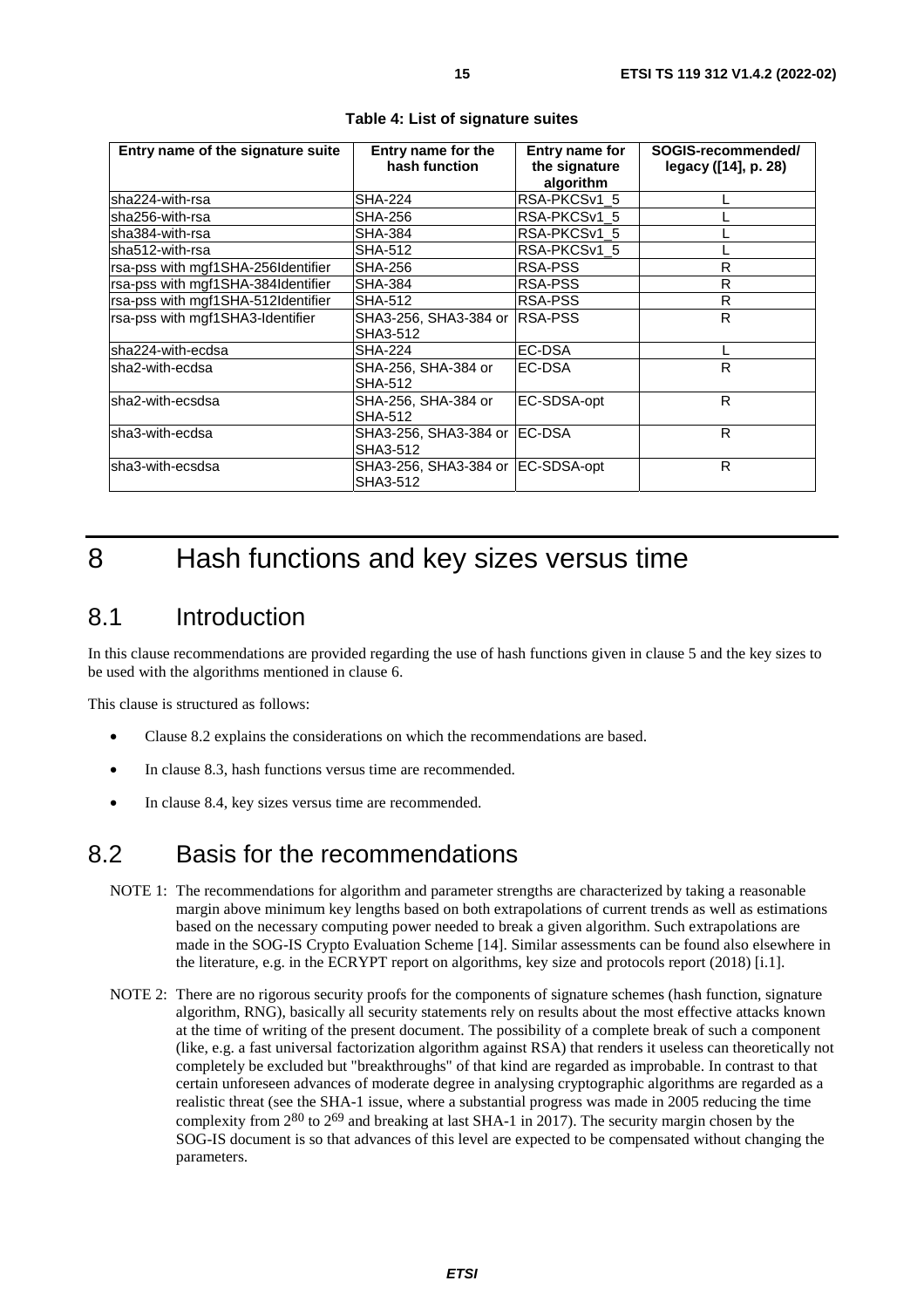<span id="page-15-0"></span>NOTE 3: Stability of the requirements in the present document is highly desirable for reasons of planning reliability. This means that if in e.g. 2021 a key length *y* is declared as suitable for 3 years, i.e. at least until the end of 2024, an updated version in e.g. 2022 normally still declares this key length *y* as sufficient at least until the end of 2024. The following tables contain recommendations for the lifetime of keys and were chosen according to the SOG-IS Crypto Evaluation Scheme [[14\]](#page-7-0).

An attempt was made to achieve roughly similar security for all the components. SOG-IS recommended mechanisms should provide at least 125 bits of security against offline attacks. 100 bits of security may be used by SOG-IS legacy mechanisms, but they provide a lower security margin.

### 8.3 Hash functions versus time

The hash functions listed in table 5 are expected to remain suitable during X years.

| Entry name of the hash function | vear   | 3 years | 6 years  |
|---------------------------------|--------|---------|----------|
| <b>SHA-224</b>                  | usable | usable  | unusable |
| SHA-256                         | usable | usable  | usable   |
| <b>SHA-384</b>                  | usable | usable  | usable   |
| <b>SHA-512</b>                  | usable | usable  | usable   |
| <b>SHA3-256</b>                 | usable | usable  | usable   |
| <b>SHA3-384</b>                 | usable | usable  | usable   |
| <b>SHA3-512</b>                 | usable | usable  | usable   |

**Table 5: Recommended hash functions for a resistance during X years** 

### 8.4 Recommended key sizes versus time

The parameters defined in following tables should be used.

The key size (security parameter) for RSA is the bit length of the modulus *n.* 

#### **Table 6: Recommended parameters for RSA for a resistance during X years**

| vear  | 3 vears | 6 years     |
|-------|---------|-------------|
| 1 900 | 1 900   | $\geq 3000$ |
|       | ≥       |             |

NOTE 1: A recommendation for RSA of the form "Key size greater or equal *y* for a resistance during 3 years" means "Key size should be at least *y* for RSA keys with an intended life time of 3 years (i.e. until end of 2024)".

The security parameters for DSA are the bit length *pLen* of the field characteristic *p.* The groups from IETF RFC 3526 [[18\]](#page-7-0) are recommended*.* 

#### **Table 7: Recommended parameters for DSA for a resistance during X years**

| 'arameter | vear     | vears       | vears  |
|-----------|----------|-------------|--------|
| pLen      | ١Δ<br>−~ | ነ4ያ<br>ັ∪⊤ບ | $\sim$ |

The security parameters for EC-DSA and EC-SDSA-opt are commonly the bit length *pLen* of the field characteristic *p*  and *qLen* of the order *q* of the generator of the elliptic curve*.* They are equal for all recommended elliptic curves, therefore there is only one entry here.

#### **Table 8: Recommended parameters for EC-DSA and EC-SDSA-opt for a resistance during X years**

| Parameter   | vear | 3 vears                                              | 6 vears |
|-------------|------|------------------------------------------------------|---------|
| pLen = qLen |      | 1256. 384 or 512   256. 384 or 512   256. 384 or 512 |         |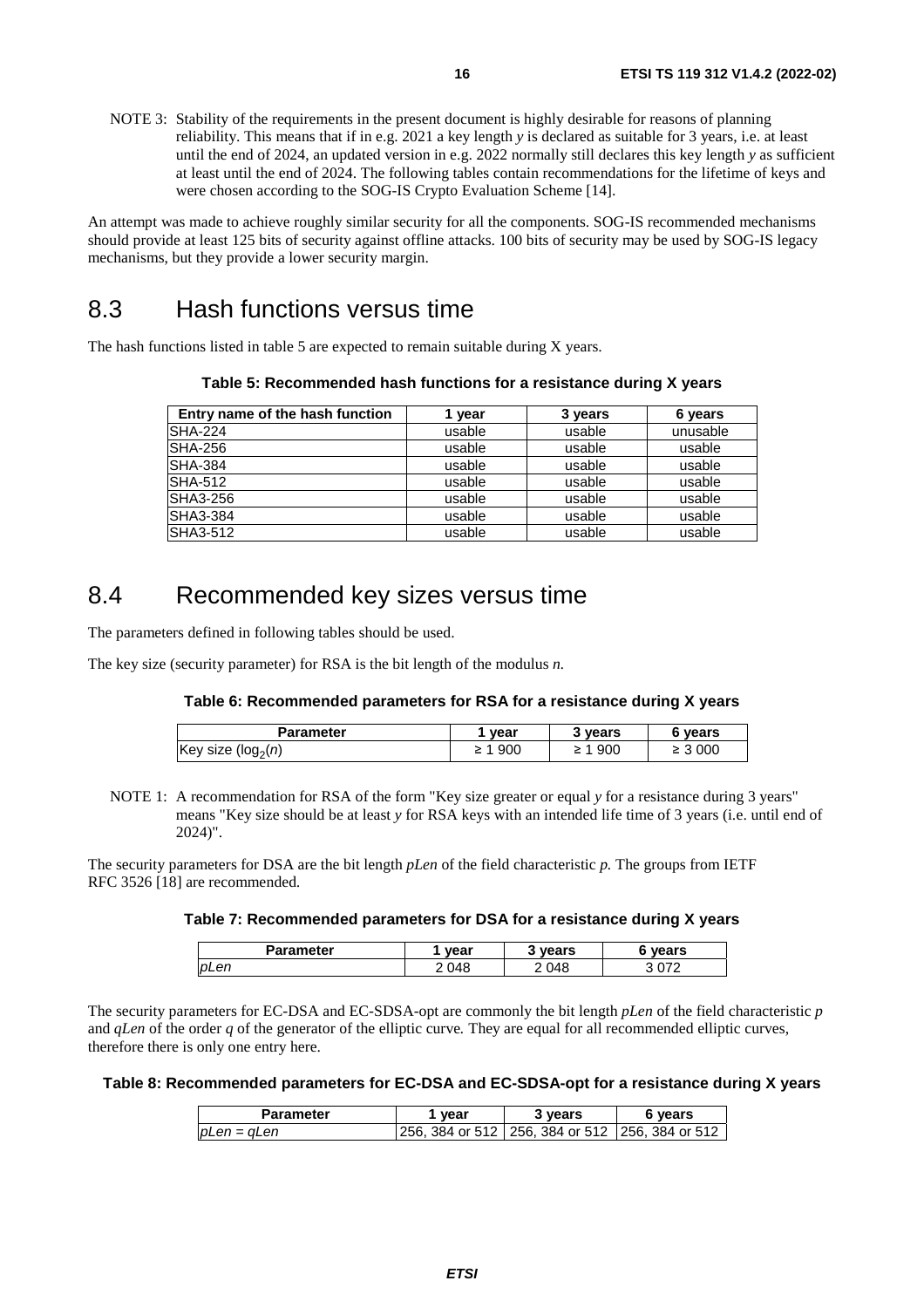<span id="page-16-0"></span>Table 9 summarizes the recommendations from the above tables.

| Table 9: Recommended signature suites for algorithm resistance during X years |
|-------------------------------------------------------------------------------|
| (was table 12 in version 1.1.1)                                               |

| Entry name of the signature suite  | 1 year       | 3 years     | 6 years         |
|------------------------------------|--------------|-------------|-----------------|
| sha256-with-rsa                    | $\geq 1.900$ | $\geq 1900$ | not recommended |
| sha384-with-rsa                    | $\geq 1.900$ | $\geq 1900$ | not recommended |
| sha512-with-rsa                    | $\geq 1.900$ | $\geq 1900$ | not recommended |
| rsa-pss with mgf1SHA-256Identifier | $\geq 1.900$ | ≥ 1900      | $\geq 3000$     |
| rsa-pss with mgf1SHA-384Identifier | $\geq 1900$  | ≥ 1900      | $\geq 3000$     |
| rsa-pss with mgf1SHA-512Identifier | $\geq 1.900$ | ≥ 1900      | $\geq 3000$     |
| rsa-pss with mgf1SHA3-Identifier   | $\geq 1900$  | $\geq 1900$ | $\geq 3000$     |
| sha256-with-dsa                    | 2048         | 2048        | 3072            |
| sha512-with-dsa                    | 2048         | 2048        | 3072            |
| sha224-with-ecdsa                  | legacy       |             | not recommended |
| sha2-with-ecdsa                    | recommended  |             |                 |
| sha2-with-ecsdsa                   | recommended  |             |                 |
| sha3-with-ecdsa                    | recommended  |             |                 |
| sha3-with-ecsdsa                   |              | recommended |                 |

Table 10 provides the absolute dates for the recommendations from table 9.

#### **Table 10: Recommended signature suites for a resistance up to year X**

| Entry name of the signature suite  | 2023         | 2024        | 2025        | after 2025      |
|------------------------------------|--------------|-------------|-------------|-----------------|
| lsha256-with-rsa                   | ≥ 1900       | $\geq 1900$ | $\geq 1900$ | $\geq 3000$     |
| lsha384-with-rsa                   | $\geq 1.900$ | $\geq 1900$ | $\geq 1900$ | $\geq 3000$     |
| lsha512-with-rsa                   | $\geq 1.900$ | $\geq 1900$ | $\geq 1900$ | $\geq 3000$     |
| rsa-pss with mgf1SHA-256Identifier | $\geq 1.900$ | $\geq 1900$ | $\geq 1900$ | $\geq 3000$     |
| rsa-pss with mgf1SHA-384Identifier | $\geq 1.900$ | $\geq 1900$ | $\geq 1900$ | $\geq 3000$     |
| rsa-pss with mgf1SHA-512Identifier | $\geq 1.900$ | $\geq 1900$ | $\geq 1900$ | $\geq 3000$     |
| rsa-pss with mgf1SHA3-Identifier   | $\geq 1.900$ | $\geq 1900$ | $\geq 1900$ | $\geq 3000$     |
| lsha256-with-dsa                   | 2048         | 2 0 4 8     | 2 0 4 8     | 3072            |
| lsha512-with-dsa                   | 2048         | 2 0 4 8     | 2 0 4 8     | 3072            |
| lsha224-with-ecdsa                 | legacy       |             |             | not recommended |
| lsha2-with-ecdsa                   | recommended  |             |             |                 |
| lsha2-with-ecsdsa                  | recommended  |             |             |                 |
| lsha3-with-ecdsa                   | recommended  |             |             |                 |
| lsha3-with-ecsdsa                  | recommended  |             |             |                 |

## 9 Life time and resistance of hash functions and keys

#### 9.1 General notes

- NOTE 1: The hash functions and signature algorithms defined in the present document are suitable to be used in the context of advanced electronic signatures ETSI TS 101 733 [\[i.6\]](#page-8-0), ETSI TS 101 903 [\[i.7](#page-8-0)], ETSI TS 102 778 [[i.8](#page-8-0)], ETSI EN 319 122 [\[i.17\]](#page-8-0), ETSI EN 319 132 [\[i.18\]](#page-8-0) and ETSI EN 319 142 [[i.19\]](#page-8-0).
- NOTE 2: The time period over which a given key needs to remain confidential depends on the usage of the key. More generally, the period of time over which a given mechanism needs to resist cryptanalytic attacks depends on the way it is being used. Determining this time period for a given mechanism allows one to then apply the figures provided in clause 9 to derive appropriate parameters.

### 9.2 Time period resistance for hash functions

Hash functions should remain suitable as long as a signature verification still needs to be done.

If not, a specific signature maintenance process shall be performed (see annex [B](#page-26-0) for more information).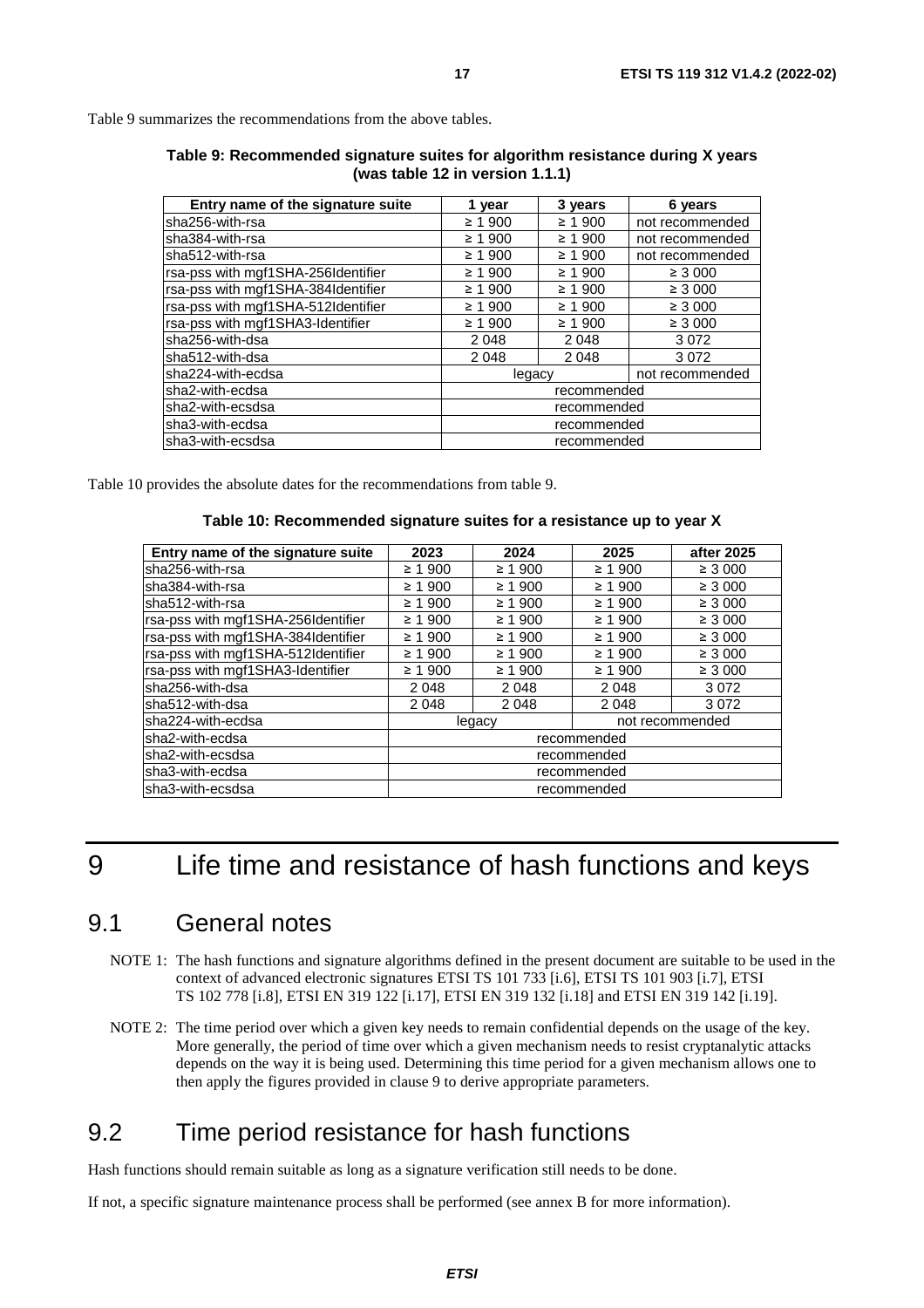<span id="page-17-0"></span>A hash function used to compute the hash of a certificate, which is not a self-signed certificate, should remain suitable during the validity period of that certificate.

A hash function used to compute the hash of a self-signed certificate shall resist during the validity period of that self-signed certificate.

NOTE 1: In the cases above, a hash function is used to produce a message digest to be signed. In these cases, the output length of the hash function will in general depend on the parameters of the signature scheme. However, this reasoning does not apply to all security critical roles that hash functions may fulfill in the context of trust services. A hash function used to compute the imprint of a message placed in a time-stamp token, for instance, is not used in combination of a signature scheme, but generates only part of the message to be signed. The length of its output is not dependent upon the size of the parameters of the signature scheme.

A hash function used to compute the imprint of a message placed in a time-stamp token should never be a legacy mechanism at the time of time stamp creation.

NOTE 2: If the signature suite that has been used by the signer is a recommended mechanism, the signature maintenance process can be minimized.

#### 9.3 Time period resistance for signer's key

NOTE 1: The focus is very often placed on the resistance of signer's keys.

Signer's keys shall remain suitable during the certificate maintenance period (commonly called validity period from notBefore to notAfter) of the associated certificate.

- NOTE 2: If they become weak due to progress in cryptographic research, revocation will be necessary, and there would be a large burden to re-issue new keys and certificates. However, there is no security breach after revocation.
- NOTE 3: If a signer's key does not remain suitable during the validity period of its associated certificate, then the use of time-stamping is sufficient to provide adequate protection, if a time stamp using recommended mechanisms can be produced at a time when the signature suite retains at least legacy status.

### 9.4 Time period resistance for trust anchors

A trust anchor shall remain secure during the whole time period during which advanced electronic signature ETSI TS 101 733 [\[i.6\]](#page-8-0), ETSI TS 101 903 [[i.7](#page-8-0)], ETSI TS 102 778 [[i.8\]](#page-8-0), ETSI EN 319 122 [[i.17](#page-8-0)], ETSI EN 319 132 [\[i.18\]](#page-8-0) and ETSI EN 319 142 [[i.19\]](#page-8-0) needs to be verified.

NOTE 1: This can be longer than the life time of the associated certificate. If it becomes weak, it cannot be used anymore for immediate verifications. It can be used for subsequent verifications, if a specific maintenance process is performed before the trust anchor becomes insecure.

NOTE 2: This is an important difference to the estimation of the life time for signers' key.

### 9.5 Time period resistance for other keys

All other keys (TSU keys, CA keys, CRL issuer keys, OCSP responder keys) should resist during the validity period of the associated certificate and the certificates that rely on its validity.

Their security parameters shall then be chosen at least as strong as the corresponding parameters of the certified keys.

If they do not remain suitable for the foreseen time period, a maintenance process shall be applied before the algorithm is broken.

For these keys the same rule as for trust anchors in clause 9.4 applies.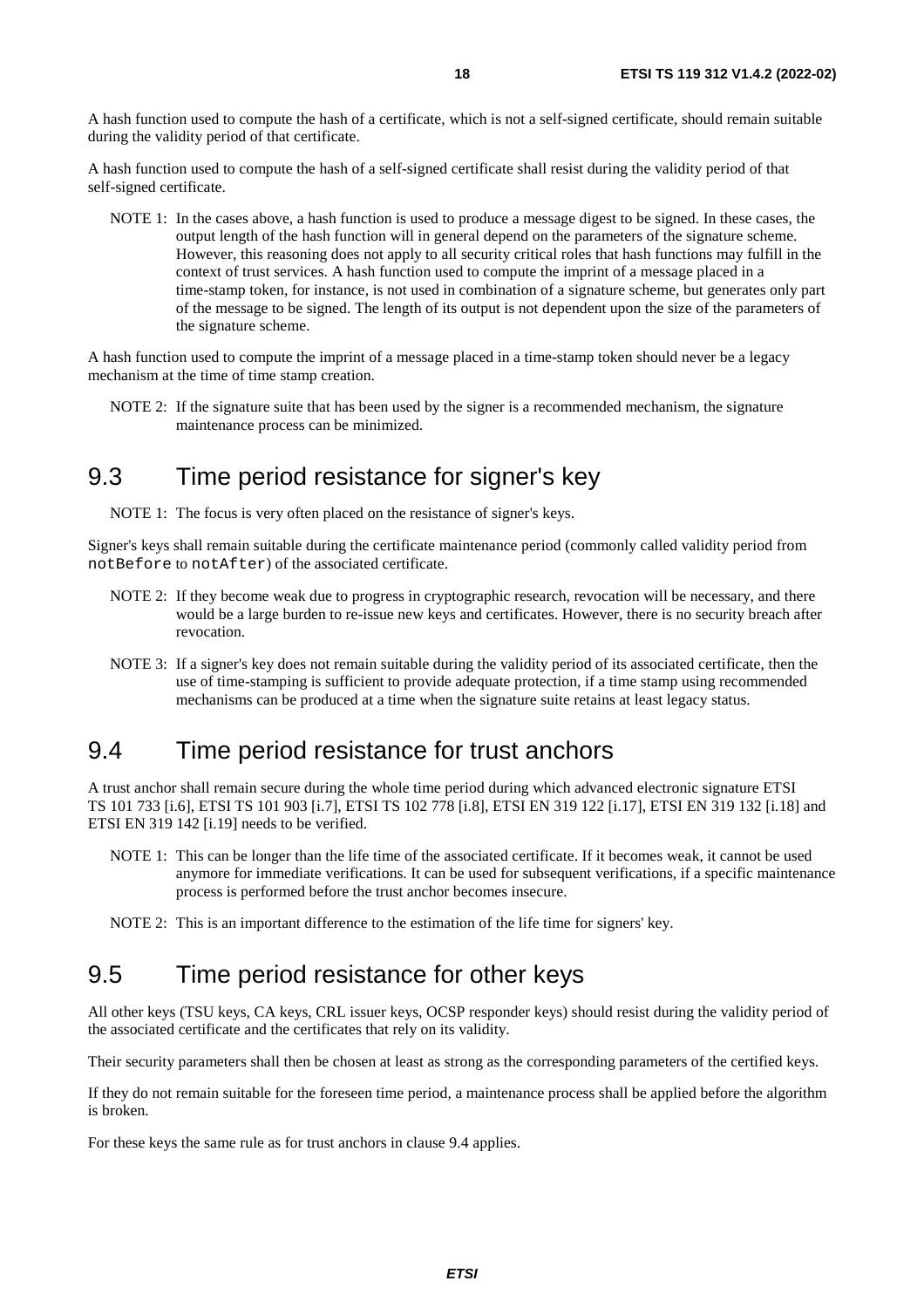## <span id="page-18-0"></span>10 Practical ways to identify hash functions and signature algorithms

### 10.1 General

Hash functions and signatures algorithms shall be referenced using an OID and/or a URN.

- NOTE 1: Only the owner of the OID or the URN is allowed to define its meaning and thus the meaning of the algorithm, usually referencing another document.
- NOTE 2: If such an OID/URN is not available the algorithm is unusable.

### 10.2 Hash function and signature algorithm objects identified using OIDs

#### 10.2.1 Introduction

NOTE: All listed here OID can be found in the OID repository [http://oid-info.com](http://oid-info.com/) [[i.13](#page-8-0)]. For example one gets the OID assigned for EC-SDSA in the optimized version by <http://oid-info.com/get/1.0.14888.3.0.13>.

#### 10.2.2 Hash functions

The hash functions shall be identified using the OIDs in table 11.

| Short object name | OID                                                                                                                | <b>References</b>        |
|-------------------|--------------------------------------------------------------------------------------------------------------------|--------------------------|
| lid-sha224        | $\{$ joint-iso-itu-t(2) country(16) us(840) organization(1) gov(101) csor(3)<br>nistalgorithm(4) hashalgs(2) 4 }   | IETF RFC 4055 [8]        |
| id-sha256         | { joint-iso-itu-t(2) country(16) us(840) organization(1) gov(101) csor(3)<br>nistalgorithm(4) hashalgs(2) 1 }      | <b>IETF RFC 4055 [8]</b> |
| lid-sha384        | $\{$ joint-iso-itu-t(2) country(16) us(840) organization(1) gov(101) csor(3)<br>$histalqorithm(4)$ hashalgs(2) 2 } | IETF RFC 4055 [8]        |
| id-sha512         | { joint-iso-itu-t(2) country(16) us(840) organization(1) gov(101) csor(3)<br>nistalgorithm(4) hashalgs(2) 3 }      | <b>IETF RFC 4055 [8]</b> |
| id-sha512-256     | {ioint-iso-itu-t(2) country(16) us(840) organization(1) gov(101) csor(3)<br>$histalqorithm(4)$ hashalgs(2) 6 }     | NIST CSOR [17]           |
| lid-sha3-256      | $\{$ joint-iso-itu-t(2) country(16) us(840) organization(1) gov(101) csor(3)<br>nistalgorithm(4) hashalgs(2) 8 }   | <b>INIST CSOR [17]</b>   |
| id-sha3-384       | $\{$ joint-iso-itu-t(2) country(16) us(840) organization(1) gov(101) csor(3)<br>nistalgorithm(4) hashalgs(2) $9$ } | NIST CSOR [17]           |
| id-sha3-512       | $\{$ joint-iso-itu-t(2) country(16) us(840) organization(1) gov(101) csor(3)<br>nistalgorithm(4) hashalgs(2) 10 }  | NIST CSOR [17]           |

#### **Table 11**

#### 10.2.3 Elliptic curves

The signature algorithms shall be identified using the OIDs in table [12.](#page-19-0)

### *ETSI*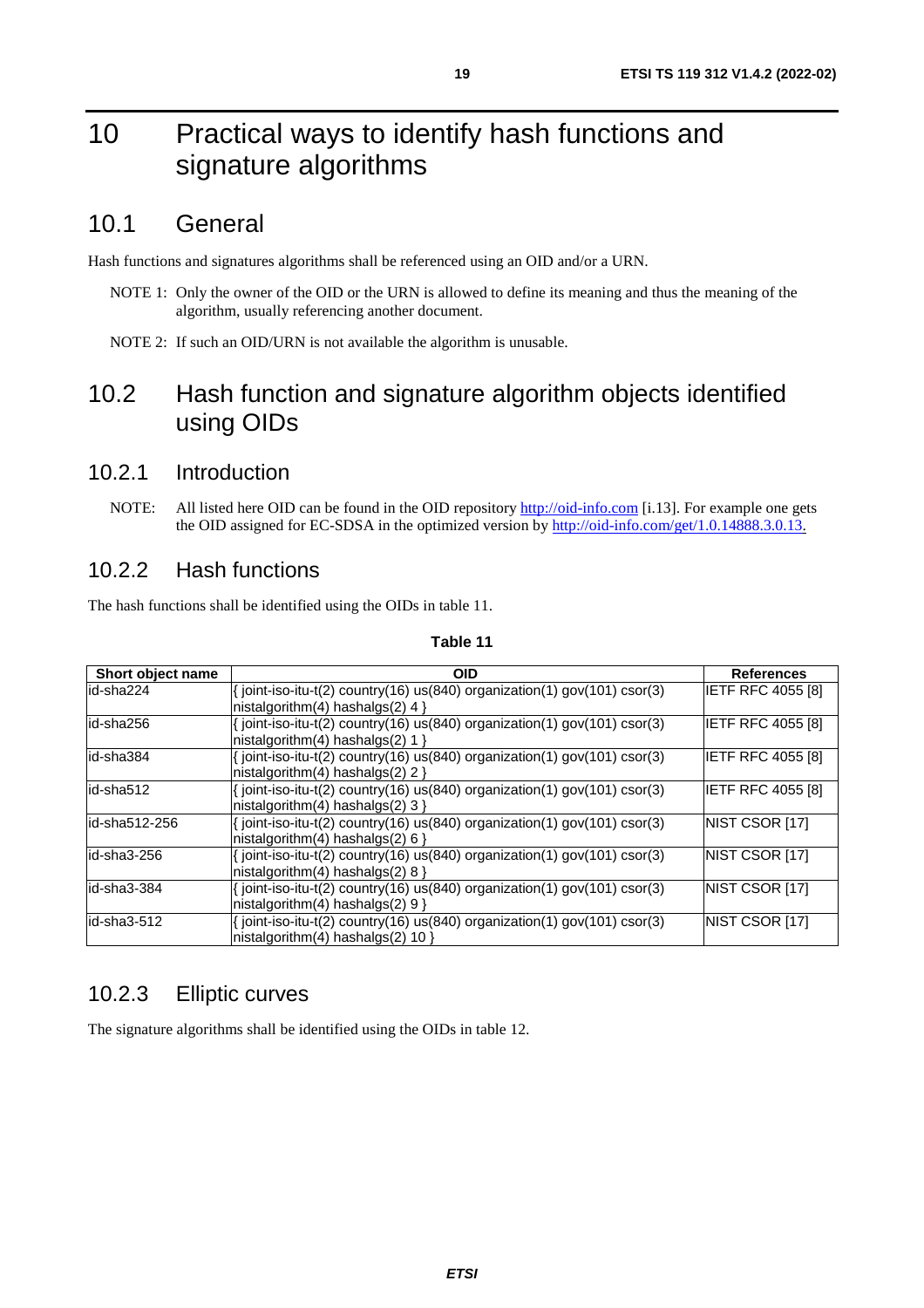#### **Table 12**

<span id="page-19-0"></span>

| Short object name            | <b>OID</b>                                                                                                                                                                             | <b>References</b>         |
|------------------------------|----------------------------------------------------------------------------------------------------------------------------------------------------------------------------------------|---------------------------|
| <b>IFRP256v1</b>             | $\{iso(1)$ member-body(2) fr(250) type-org(1) 223 101 256 1}                                                                                                                           | ANSSI II.161              |
| brainpoolP256r1              | (iso(1) identified-organization(3) teletrust(36) algorithm(3)<br>signatureAlgorithm(3) ecSign(2) ecStdCurvesAndGeneration(8)<br>ellipticCurve(1) versionOne(1) brainpoolP256r1(7)}     | <b>IETF RFC 5639 [5]</b>  |
| brainpoolP384r1              | $\{iso(1)$ identified-organization(3) teletrust(36) algorithm(3)<br>signatureAlgorithm(3) ecSign(2) ecStdCurvesAndGeneration(8)<br>ellipticCurve(1) versionOne(1) brainpoolP384r1(11)} | <b>IETF RFC 5639 [5]</b>  |
| brainpoolP512r1              | (iso(1) identified-organization(3) teletrust(36) algorithm(3)<br>signatureAlgorithm(3) ecSign(2) ecStdCurvesAndGeneration(8)<br>ellipticCurve(1) versionOne(1) brainpoolP512r1(13)}    | IETF RFC 5639 [5]         |
| P-256 (secp256r1)            | $\{iso(1)$ member-body(2) us(840) ansi-X9-62(10045) curves(3)<br>prime(1) $7$ }                                                                                                        | IETF RFC 5480 [16]        |
| P-384 (secp384r1)            | $\{iso(1)$ identified-organization(3) certicom(132) curve(0) 34 }                                                                                                                      | <b>IETF RFC 5480 [16]</b> |
| $P-521$<br>$($ sec $p521r1)$ | $\{iso(1)$ identified-organization(3) certicom(132) curve(0) 35                                                                                                                        | <b>IETF RFC 5480 [16]</b> |

### 10.2.4 Signature algorithms

The signature algorithms shall be identified using the OIDs in table 13.

#### **Table 13**

| Short object name | OID                                                                | <b>References</b>          |
|-------------------|--------------------------------------------------------------------|----------------------------|
| rsaEncryption     | ' iso(1) member-body(2) us(840) rsadsi(113549) pkcs(1) pkcs-1(1) 1 | <b>IETF RFC 3279 [7]</b>   |
| lid-dsa           | $\{iso(1)$ member-body(2) us(840) x9-57(10040) x9cm(4) 1 }         | <b>IETF RFC 3279 [7]</b>   |
| lid-ecPublicKev   | iso(1) member-body(2) us(840) 10045 2 1 i                          | <b>IETF RFC 5753 [9] I</b> |

### 10.2.5 Signature suites

The signature suites shall be identified using the OIDs in table [14](#page-20-0).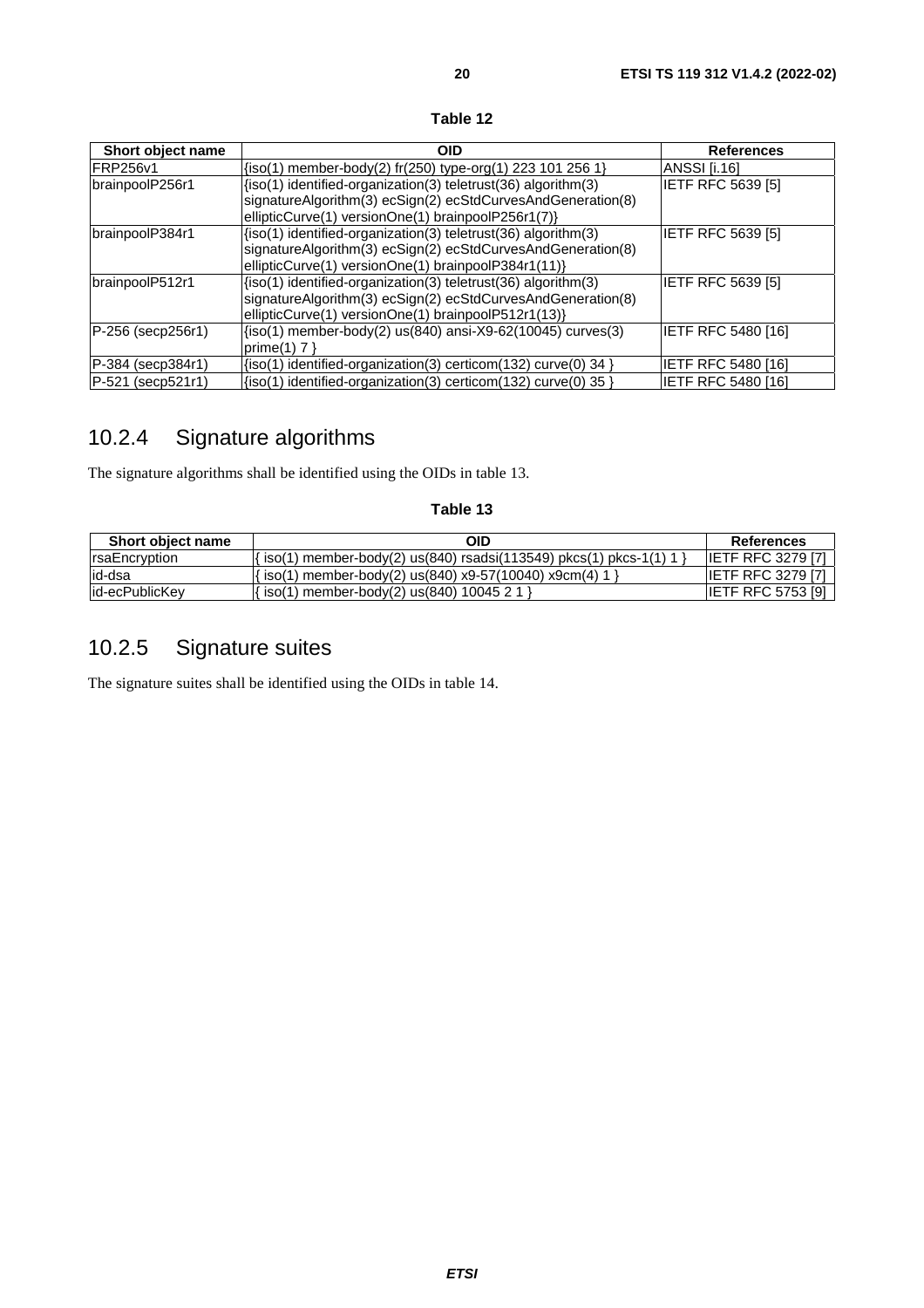<span id="page-20-0"></span>

| Short object name       | <b>OID</b>                                                                                                                                 | <b>References</b>        |
|-------------------------|--------------------------------------------------------------------------------------------------------------------------------------------|--------------------------|
| sha256WithRSAEncryption | iso(1) member-body(2) us(840) rsadsi(113549) pkcs(1) pkcs-1(1) 11                                                                          | <b>IETF RFC 4055 [8]</b> |
| sha512WithRSAEncryption | iso(1) member-body(2) us(840) rsadsi(113549) pkcs(1) pkcs-1(1) 13                                                                          | <b>IETF RFC 4055 [8]</b> |
| id-RSASSA-PSS           | $iso(1)$ member-body(2) us(840) rsadsi(113549) pkcs(1) pkcs-1(1) 10                                                                        | <b>IETF RFC 4055 [8]</b> |
| id-dsa-with-sha224      | $\frac{1}{2}$ joint-iso-ccitt(2) country(16) us(840) organization(1) gov(101) csor(3)<br>algorithms(4) sigAlgs (3) id-dsa-with-sha224(1) } | NIST CSOR [17]           |
| id-dsa-with-sha256      | $\frac{1}{2}$ joint-iso-ccitt(2) country(16) us(840) organization(1) gov(101) csor(3)<br> algorithms(4) sigAlgs(3) id-dsa-with-sha256(2) } | NIST CSOR [17]           |
| ecdsa-with-SHA224       | $\frac{1}{2}$ iso(1) member-body(2) us(840) ansi-X9-62(10045) signatures(4)<br>lecdsa-with-Specified(3) 1 }                                | ANSI X9.62 [6]           |
| ecdsa-with-SHA256       | $\frac{1}{2}$ iso(1) member-body(2) us(840) ansi-X9-62(10045) signatures(4)<br>ecdsa-with-Specified(3) 2 }                                 | ANSI X9.62 [6]           |
| ecdsa-with-SHA384       | $\frac{1}{2}$ iso(1) member-body(2) us(840) ansi-X9-62(10045) signatures(4)<br>lecdsa-with-Specified(3) 3 }                                | ANSI X9.62 [6]           |
| ecdsa-with-SHA512       | $\{iso(1)$ member-body(2) us(840) ansi-X9-62(10045) signatures(4)<br>$gcdes_with_Snceil(d/3)$ $\wedge$ $\wedge$                            | ANSI X9.62 [6]           |

| able |  |
|------|--|
|------|--|

|                                      | $\arg \text{or}(\text{max}(4) \, \text{sign}(3) \, \text{for}(\text{maxmin-s} \, \text{max}(2))$                                                                                                                                                                                                                                                                                       |                        |
|--------------------------------------|----------------------------------------------------------------------------------------------------------------------------------------------------------------------------------------------------------------------------------------------------------------------------------------------------------------------------------------------------------------------------------------|------------------------|
| ecdsa-with-SHA224                    | $\{iso(1)$ member-body(2) us(840) ansi-X9-62(10045) signatures(4)<br>ecdsa-with-Specified $(3)$ 1 }                                                                                                                                                                                                                                                                                    | ANSI X9.62 [6]         |
| ecdsa-with-SHA256                    | $iso(1)$ member-body(2) us(840) ansi-X9-62(10045) signatures(4)<br>ecdsa-with-Specified(3) $2$ }                                                                                                                                                                                                                                                                                       | ANSI X9.62 [6]         |
| ecdsa-with-SHA384                    | $iso(1)$ member-body(2) $us(840)$ ansi-X9-62(10045) signatures(4)<br>ecdsa-with-Specified(3) $3$ }                                                                                                                                                                                                                                                                                     | ANSI X9.62 [6]         |
| ecdsa-with-SHA512                    | $\sin(1)$ member-body(2) us(840) ansi-X9-62(10045) signatures(4)<br>ecdsa-with-Specified $(3)$ 4 }                                                                                                                                                                                                                                                                                     | ANSI X9.62 [6]         |
| id-ecdsa-with-sha3-256               | $\{$ ioint-iso-itu-t(2) country(16) us(840) organization(1) gov(101) csor(3)<br>nistAlgorithm(4) sigAlgs(3) 10                                                                                                                                                                                                                                                                         | NIST CSOR [17]         |
| id-ecdsa-with-sha3-384               | $\{$ ioint-iso-itu-t(2) country(16) us(840) organization(1) gov(101) csor(3)<br>nistAlgorithm(4) sigAlgs(3) 11                                                                                                                                                                                                                                                                         | <b>INIST CSOR [17]</b> |
| id-ecdsa-with-sha3-512               | $\{joint\text{-}iso\text{-}itu\text{-}t(2)$ country(16) us(840) organization(1) gov(101) csor(3)<br>nistAlgorithm(4) sigAlgs(3) 12                                                                                                                                                                                                                                                     | NIST CSOR [17]         |
| id-dswa-dl-EC-SDSA-opt               | $\{iso(1)$ standard $(0)$ digital-signature-with-appendix $(14888)$ part $3(3)$<br>algorithm(0) id-dswa-dl ec-sdsa-opt(13) $\}$                                                                                                                                                                                                                                                        | ISO/IEC 14888-3 [4]    |
| NOTE 1:<br>SHA2 and SHA3.<br>NOTE 2: | IETF RFC 4055 [8] defined a hash-independent OID for the RSASSA-PSS signature algorithm. The OID for the<br>specific hash function used in these algorithms is included in the algorithm parameters. So it is applicable for<br>ISO/IEC 14888-3 [4] defined hash-independent OIDs for the EC-XDSA algorithms. So the OID for<br>EC-SDSA-opt algorithm is applicable for SHA2 and SHA3. |                        |

### 10.3 Hash function and signature algorithm objects identified using URIs

#### 10.3.1 Hash functions

The hash functions shall be identified using the URIs in table 15.

| <b>Short object</b><br>name | URI                                           | <b>References</b>                                                                        |
|-----------------------------|-----------------------------------------------|------------------------------------------------------------------------------------------|
| sha224                      | http://www.w3.org/2001/04/xmldsig-more#sha224 | <b>IETF RFC 6931 [10]</b>                                                                |
| sha256                      | http://www.w3.org/2001/04/xmlenc#sha256       | W3C <sup>®</sup> Recommendation XML Encryption<br>Syntax and Processing, April 2013 [11] |
| Isha384                     | http://www.w3.org/2001/04/xmldsig-more#sha384 | IETF RFC 6931 [10]                                                                       |
| sha512                      | http://www.w3.org/2001/04/xmlenc#sha512       | W3C <sup>®</sup> Recommendation XML Encryption<br>Syntax and Processing, April 2013 [11] |

### 10.3.2 Signature algorithms

NOTE: There is no need to define such URIs since XadES uses the signature algorithms contained in X.509 certificates which are referenced using OIDs.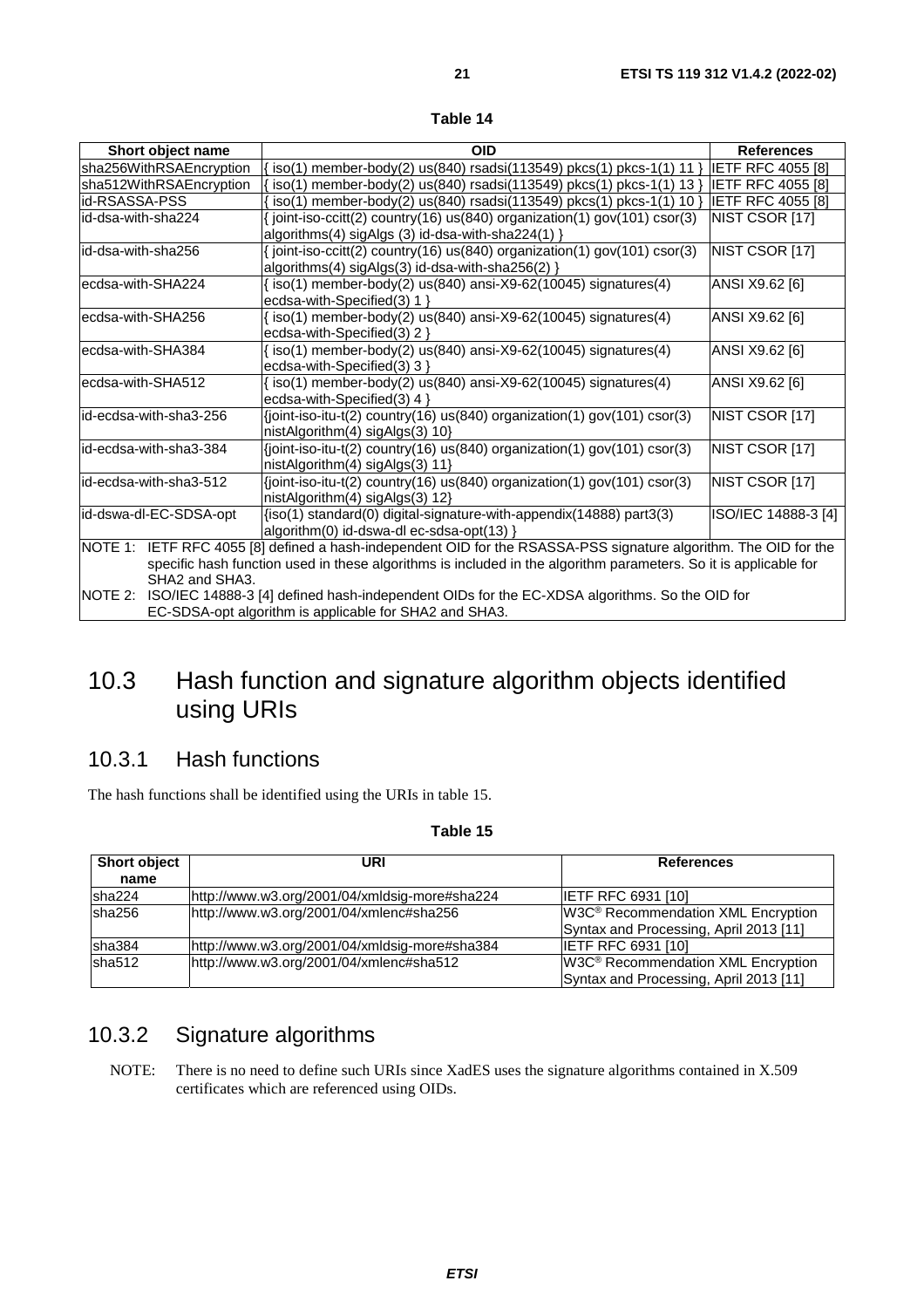### <span id="page-21-0"></span>10.3.3 Signature suites

The signature suites shall be identified using the URIs in table 16.

| Short object name           | URI                                                      | <b>References</b>         |
|-----------------------------|----------------------------------------------------------|---------------------------|
| rsa-sha256                  | http://www.w3.org/2001/04/xmldsig-more#rsa-sha256        | IETF RFC 6931 [10]        |
| rsa-sha384                  | http://www.w3.org/2001/04/xmldsig-more#rsa-sha384        | <b>IETF RFC 6931 [10]</b> |
| rsa-sha512                  | http://www.w3.org/2001/04/xmldsig-more#rsa-sha512        | <b>IETF RFC 6931 [10]</b> |
| rsapss-with-parameters      | http://www.w3.org/2007/05/xmldsig-more#rsa-pss           | <b>IETF RFC 6931 [10]</b> |
| rsapss-with-defaults-sha224 | http://www.w3.org/2007/05/xmldsig-more#sha224-rsa-MGF1   | IETF RFC 6931<br>[10]     |
| rsapss-with-defaults-sha256 | http://www.w3.org/2007/05/xmldsig-more#sha256-rsa-MGF1   | IETF RFC 6931<br>[10]     |
| rsapss-with-defaults-sha384 | http://www.w3.org/2007/05/xmldsig-more#sha384-rsa-MGF1   | <b>IETF RFC 6931 [10]</b> |
| rsapss-with-defaults-sha512 | http://www.w3.org/2007/05/xmldsig-more#sha512-rsa-MGF1   | <b>IETF RFC 6931 [10]</b> |
| rsapss-with-sha3-224        | http://www.w3.org/2007/05/xmldsig-more#sha3-224-rsa-MGF1 | <b>IETF RFC 6931 [10]</b> |
| rsapss-with-sha3-256        | http://www.w3.org/2007/05/xmldsig-more#sha3-256-rsa-MGF1 | <b>IETF RFC 6931 [10]</b> |
| Irsapss-with-sha3-384       | http://www.w3.org/2007/05/xmldsig-more#sha3-384-rsa-MGF1 | <b>IETF RFC 6931 [10]</b> |
| rsapss-with-sha3-512        | http://www.w3.org/2007/05/xmldsig-more#sha3-512-rsa-MGF1 | <b>IETF RFC 6931 [10]</b> |
| ecdsa-sha224                | http://www.w3.org/2001/04/xmldsig-more#ecdsa-sha224      | IETF RFC 6931<br>[10]     |
| lecdsa-sha256               | http://www.w3.org/2001/04/xmldsig-more#ecdsa-sha256      | IETF RFC 6931<br>[10]     |
| lecdsa-sha384               | http://www.w3.org/2001/04/xmldsig-more#ecdsa-sha384      | IETF RFC 6931 [10]        |
| lecdsa-sha512               | http://www.w3.org/2001/04/xmldsig-more#ecdsa-sha512      | IETF RFC 6931 [10]        |

#### **Table 16**

NOTE: The URI rsapss-with-parameters allows also the parametrization with SHA-3.

### 10.4 Recommended hash functions and signature algorithms objects without a URN description

The signature suite using signature algorithm EC-DSA and a SHA3 hash function does not have a URN yet.

The signature algorithm EC-SDSA and therefore all signature suites based on it do not have an URN yet.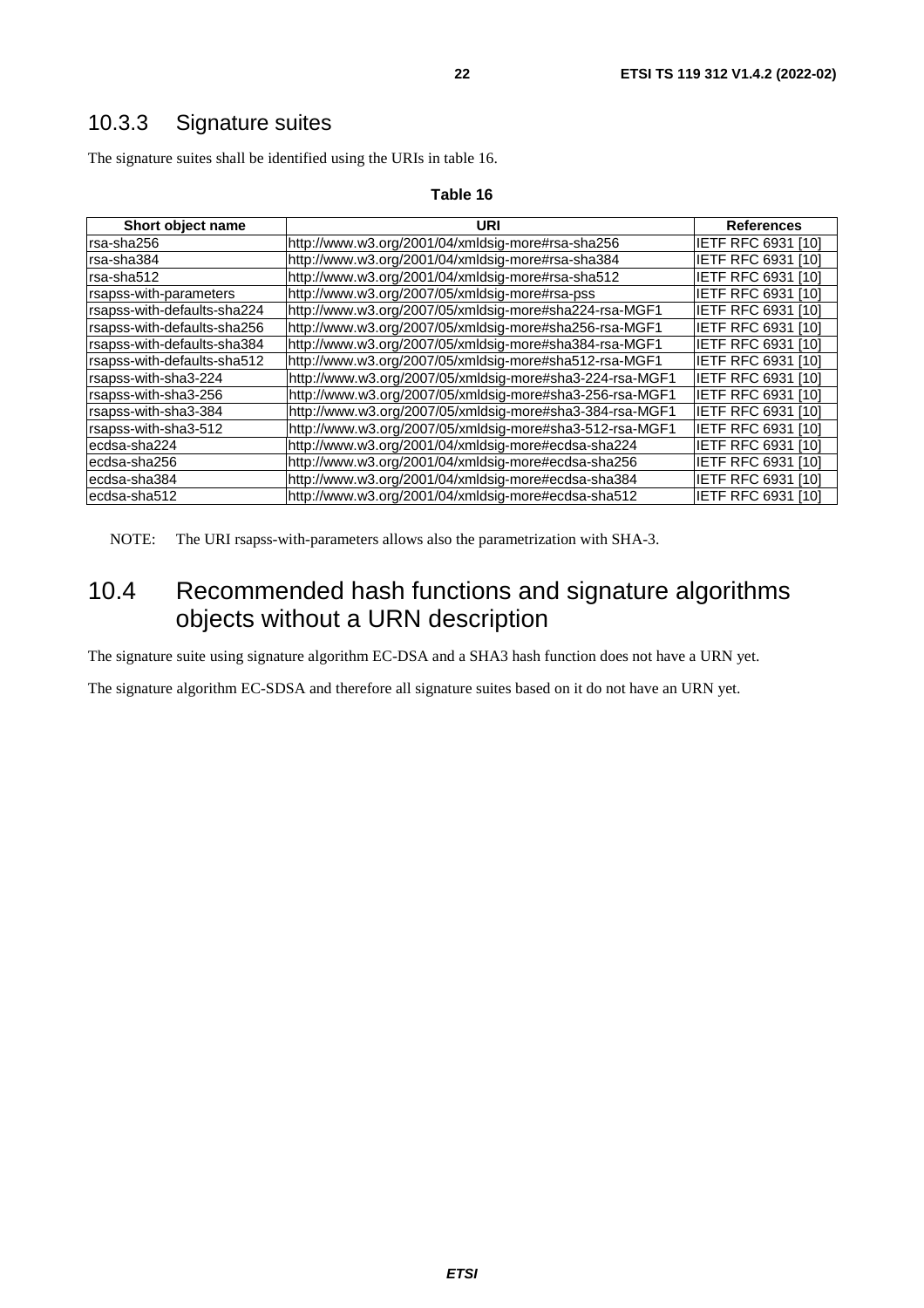## <span id="page-22-0"></span>Annex A (normative): Algorithms for various data structures

## A.1 Introduction

ETSI TS 101 733 [\[i.6](#page-8-0)], ETSI TS 101 903 [[i.7](#page-8-0)], ETSI TS 102 778 [\[i.8\]](#page-8-0), ETSI EN 319 122 [[i.17\]](#page-8-0), ETSI EN 319 132 [\[i.18](#page-8-0)] and ETSI EN 319 142 [\[i.19\]](#page-8-0) define the formats of advanced (digital) signatures. These documents reference other documents defining various standardized data structures.

These other documents or companion documents define the algorithms which can be supported by the issuers of the data structures and the algorithms which will (for interoperability purposes) and can be supported by the users of the data structures.

- Signer Certificates (IETF RFC 5280 [[i.9](#page-8-0)] and IETF RFC 3279 [\[7\]](#page-6-0)).
- Certificate Revocation Lists (IETF RFC 5280 [\[i.9\]](#page-8-0) and IETF RFC 3279 [\[7](#page-6-0)]).
- OCSP responses (IETF RFC 6960 [[13](#page-7-0)]).
- Certification Authority Certificates (IETF RFC 5280 [[i.9](#page-8-0)] and IETF RFC 3279 [\[7\]](#page-6-0)).
- Self-signed certificates for CA certificates (IETF RFC 5280 [\[i.9](#page-8-0)] and IETF RFC 3279 [\[7](#page-6-0)]).
- Time-Stamping Tokens (TSTs) (IETF RFC 3161 [[12\]](#page-7-0) and ETSI EN 319 422 [\[i.15](#page-8-0)]).
- Time-Stamping Unit certificates (IETF RFC 3161 [[12](#page-7-0)] and ETSI EN 319 422 [\[i.15\]](#page-8-0)).
- Self-signed certificates for TSU Certificates (IETF RFC 5280 [\[i.9\]](#page-8-0) and IETF RFC 3279 [\[7](#page-6-0)]).
- Attribute Certificates (Acs) (IETF RFC 5280 [\[i.9\]](#page-8-0) and IETF RFC 3279 [[7](#page-6-0)]).

For each data structure, the set of algorithms to be used is specified.

Since many of these documents have been published some years ago, they cannot be all up to date with the latest cryptographic advancements. In particular, some of the algorithms specified in the above documents exhibit weaknesses or, worse, are now broken. These algorithms are not listed in the following tables.

Despite outdated algorithms may be used in the verification of archive signatures, e.g. SHA-1, they are not mentioned in the following. The requirements of this annex apply to the date of issuance of the present document.

Algorithms which may be additionally supported by issuers or users are not indicated too.

## A.2 CadES and PadES

A CMS based digital signature (ETSI TS 101 733 [[i.6](#page-8-0)]/ETSI EN 319 122 [\[i.17\]](#page-8-0) and ETSI TS 102 778 [\[i.8](#page-8-0)]/ETSI EN 319 142 [[i.19\]](#page-8-0)) contains an identifier of the hash function that has been used (contained in the digestAlgorithm element from the SignerInfo data structure) and an identifier of the signature algorithm that has been used (contained in the signatureAlgorithm element from the SignerInfo data structure) which will be consistent with the identifier of the signature algorithm contained in the signer's certificate.

Requirements in table A.1 apply to CadES [[i.6\]](#page-8-0) and PadES [\[i.8\]](#page-8-0). They apply both to the hash function and the signature algorithm.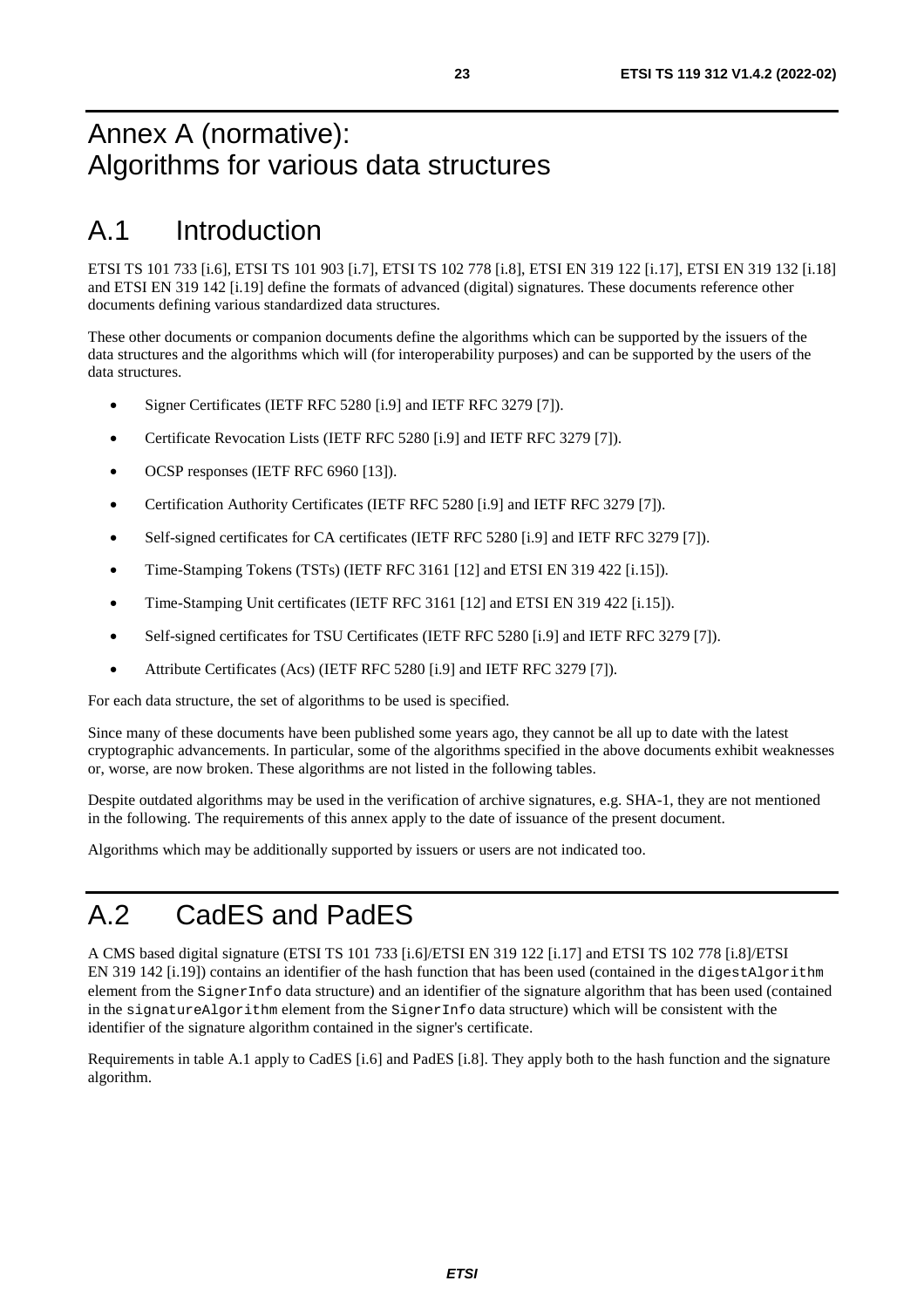**Table A.1** 

<span id="page-23-0"></span>

| CadES [i.6]<br>and PadES [i.8] | <b>Issuers of AdES</b>                                              | Users of AdES                                                                                          |
|--------------------------------|---------------------------------------------------------------------|--------------------------------------------------------------------------------------------------------|
| <b>Hash functions</b>          | shall support SHA-256<br>should support SHA-512                     | shall support SHA-256, SHA-384, SHA-512<br>should support SHA3                                         |
| Signature algorithms           | should support RSA-PKCS1v1_5<br>lor RSA-PSS<br>or EC-DSA or EC-SDSA | shall support RSA-PKCS1v1_5<br>shall support RSA-PSS<br>shall support EC-DSA<br>should support EC-SDSA |

## A.3 XadES

ETSI TS 101 903 [\[i.7](#page-8-0)]/ETSI EN 319 132 [[i.18](#page-8-0)] use a URI to reference the hash function in the ds:DigestMethod element. Since ETSI TS 101 903 [\[i.7](#page-8-0)]/ETSI EN 319 132 [\[i.18](#page-8-0)] are built upon XML DigSig, the algorithm requirements from XML DigSig [[11](#page-7-0)] shall apply with the amendments defined in table A.2.

| Table A.2: Hash functions and signature algorithms for XadES |  |  |
|--------------------------------------------------------------|--|--|
|--------------------------------------------------------------|--|--|

| XadES [i.7]          | <i><b>Issuers of AdES</b></i> | Users of AdES                           |
|----------------------|-------------------------------|-----------------------------------------|
| lHash functions      | shall support SHA-256,        | shall support SHA-256, SHA-384, SHA-512 |
|                      | should support SHA-512        | should support SHA3                     |
| Signature algorithms | should support RSA-PKCS1v1_5  | shall support RSA-PKCS1v1_5             |
|                      | or RSA-PSS                    | shall support RSA-PSS                   |
|                      | lor EC-DSA                    | shall support EC-DSA                    |

For canonicalization:

- 1) the following Canonical XML (omits comments) [[i.10\]](#page-8-0) should be used: http://www.w3.org/TR/2001/REC-xml-c14n-20010315;
- 2) the following Canonical XML with Comments [[i.11](#page-8-0)] may be used: http://www.w3.org/TR/2002/REC-xml-exc-c14n-20020718.

## A.4 Signer's certificates

A signer certificate contains a subject public key and is signed by a CA issuing key. IETF RFC 5280 [\[i.9\]](#page-8-0) does not require to use any particular cryptographic algorithms. However, IETF RFC 3279 [[7\]](#page-6-0) does. The requirements in IETF RFC 3279 [\[7](#page-6-0)] shall apply to signer public keys and CA issuing keys with the amendments defined in table A.3.

| Table A.3: Algorithms for signer public keys and CA issuing keys |  |
|------------------------------------------------------------------|--|
|                                                                  |  |

| <b>Signer certificates</b> | <i><b>Issuers of signer certificates</b></i> | Users of signer certificates              |
|----------------------------|----------------------------------------------|-------------------------------------------|
| Signer public keys         | should support RSA or EC-DSA                 | shall support RSA                         |
|                            |                                              | shall support EC-DSA                      |
|                            |                                              | should support EC-SDSA                    |
| <b>CA</b> issuing keys     | shall support RSA with SHA-256 or            | shall support RSA with SHA-256 or SHA-512 |
|                            | <b>IECDSA with SHA-256</b>                   | shall support EC-DSA with SHA-256         |

With RSA the hash functions SHA-256 and SHA-512 should be used instead of SHA-224 or SHA-384.

## A.5 CRLs

A CRL is signed by a CRL Issuer. IETF RFC 5280 [\[i.9](#page-8-0)] does not require to use any particular cryptographic algorithms. However, IETF RFC 3279 [\[7](#page-6-0)] does. The requirements defined in IETF RFC 3279 [[7\]](#page-6-0) shall apply to CRL Issuer public keys with the amendments defined in table A.4.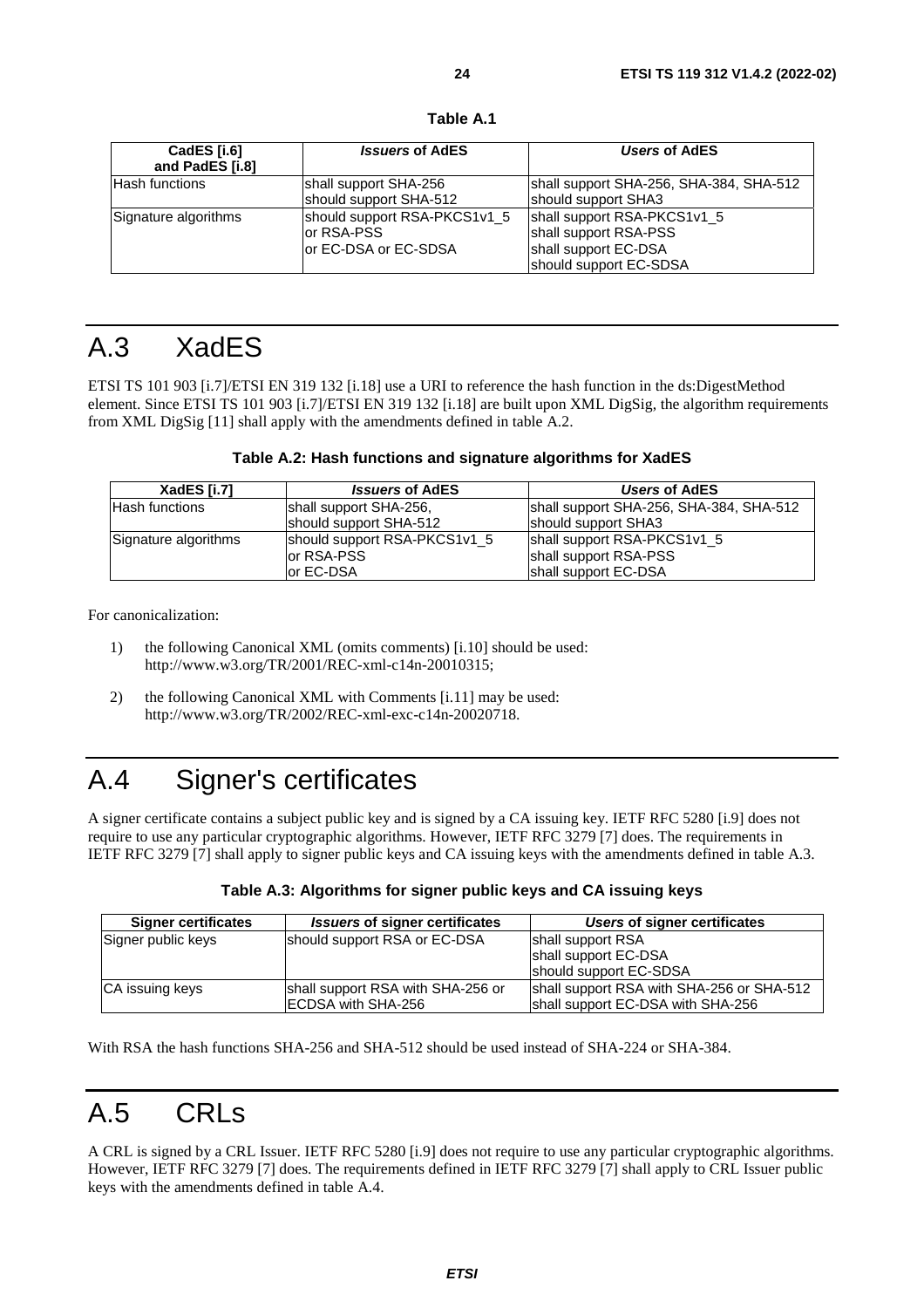<span id="page-24-0"></span>

| <b>CRLS</b>            | <i><b>Issuers of CRLs</b></i>  | Users of CRLs                                                                                                        |
|------------------------|--------------------------------|----------------------------------------------------------------------------------------------------------------------|
| <b>CRL</b> issuer keys | shall support RSA with SHA-256 | should support EC-DSA with SHA-224<br>shall support RSA with SHA-256 or SHA-512<br>shall support EC-DSA with SHA-256 |

#### **Table A.4: Algorithms for CRL issuer public keys**

NOTE: Because the usage of SHA-224 with RSA and DSA gives no advantage compared with SHA-256 neither in security nor in performance there is no requirement on SHA-224 support with these algorithms.

With RSA and DSA the hash functions SHA-256 and SHA-512 should be used instead of SHA-224 or SHA-384.

## A.6 OCSP responses

An OCSP response is signed by an OCSP responder. The algorithm requirements from IETF RFC 6960 [\[13](#page-7-0)], clause 4.3 shall apply with the amendments defined in table A.5. These requirements shall apply to the hash algorithm and the signature algorithm used by OCSP responders.

#### **Table A.5: Algorithms for OCSP responders**

| <b>OCSP response</b>       | <i><b>Issuers of OCSP responses</b></i> | Users of OCSP response                    |
|----------------------------|-----------------------------------------|-------------------------------------------|
| <b>OCSP</b> responder keys | shall support SHA-256 with RSA          | shall support RSA with SHA-256 or SHA-512 |
|                            |                                         | shall support EC-DSA with SHA-256         |

## A.7 CA certificates

A CA certificate contains a CA public key and is signed by a CA private key. For CA public keys (as subject) and CA public keys (as issuer), the algorithm requirements from IETF RFC 3279 [\[7\]](#page-6-0) shall apply with the amendments defined in table A.6.

|  |  |  | Table A.6: Algorithms for certification authorities |  |
|--|--|--|-----------------------------------------------------|--|
|--|--|--|-----------------------------------------------------|--|

| <b>CA certificates</b>       | <b>Issuers of CA certificates</b>  | Users of CA certificates                   |
|------------------------------|------------------------------------|--------------------------------------------|
| Subject CA public key        | should support RSA with SHA-256    | shall support RSA with SHA-256 and SHA-512 |
|                              |                                    | shall support EC-DSA with SHA-256          |
| <b>Issuer CA public keys</b> | should support RSA with SHA-256 or | shall support RSA with SHA-256 and SHA-512 |
|                              | ISHA-512                           | shall support EC-DSA with SHA-256          |

NOTE: Because the usage of SHA-224 with RSA and DSA gives no advantage compared with SHA-256 neither in security nor in performance there is no requirement on SHA-224 support with these algorithms.

With RSA and DSA, SHA-256 and SHA-512 should be used instead of SHA-224 or SHA-384.

## A.8 Self-signed certificates for CA issuing CA certificates

A self-signed certificate contains a single root CA public key. For root CA public keys, the algorithm requirements from IETF RFC 3279 [[7](#page-6-0)] shall apply with the amendments defined in table A.7.

NOTE: Self-signed certificates need to resist quite long (e.g. more than 10 years).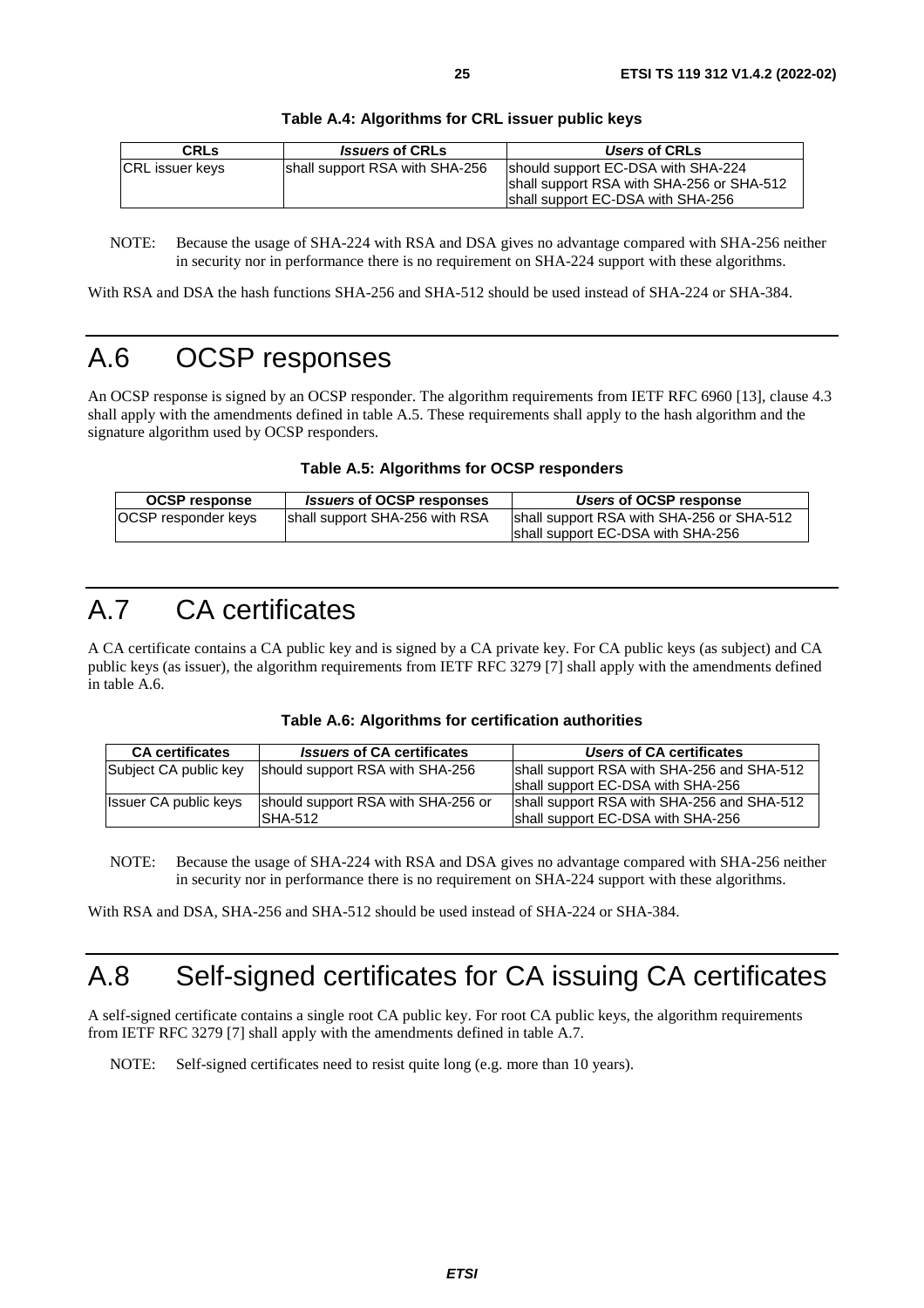#### **Table A.7: Algorithms for self-signed certificates**

## <span id="page-25-0"></span>A.9 TSTs based on IETF RFC 3161

The following requirements apply to hash functions and TST signature algorithms. The algorithm requirements from IETF RFC 3161 [\[12\]](#page-7-0) shall apply with the amendments defined in table A.8.

#### **Table A.8: Algorithms for time stamps**

| <b>Time-Stamping Tokens</b>        | <b>TST requesters</b>                        | <b>TST issuers</b>                                                                           | <b>TST verifiers</b>                                                                           |
|------------------------------------|----------------------------------------------|----------------------------------------------------------------------------------------------|------------------------------------------------------------------------------------------------|
| Hash function                      | shall support SHA-256                        | shall support SHA-256                                                                        | shall support SHA-256                                                                          |
| <b>TST</b> signature<br>algorithms | shall support RSA with SHA-256<br>or SHA-512 | shall support RSA with<br><b>SHA-256 or SHA-512</b><br>should support EC-DSA<br>with SHA-256 | shall support RSA with<br><b>ISHA-256 or SHA-512</b><br>should support EC-DSA with<br>ISHA-256 |

## A.10 TSU certificates

A TSU certificate contains a TSU public key and is signed by a CA private key. For TSU public keys (as subject) and CA public keys (as issuer), the algorithm requirements from IETF RFC 3279 [[7](#page-6-0)] shall apply with the amendments defined in table A.9.

| <b>TSU certificates</b>      | <b>Issuers of TSU certificates</b> | Users of TSU certificates                 |
|------------------------------|------------------------------------|-------------------------------------------|
| <b>TSU</b> public key        | should support RSA with SHA-256 or | shall support RSA with SHA-256 or SHA-512 |
|                              | <b>SHA-512</b>                     | should support EC-DSA with SHA-256        |
|                              | should support EC-DSA with SHA-256 |                                           |
| <b>Issuer CA public keys</b> | shall support RSA with SHA-256 or  | shall support RSA with SHA-256 or SHA-512 |
|                              | ISHA-512                           | should support EC-DSA with SHA-256        |
|                              | should support EC-DSA with SHA-256 |                                           |

## A.11 Self-signed certificates for Cas issuing TSU certificates

A self-signed certificate contains a single root CA public key. For self-signed certificates for Cas issuing TSU certificates, the algorithm requirements from IETF RFC 3279 [\[7](#page-6-0)] shall apply with the amendments defined in table A.7 (see clause A.8).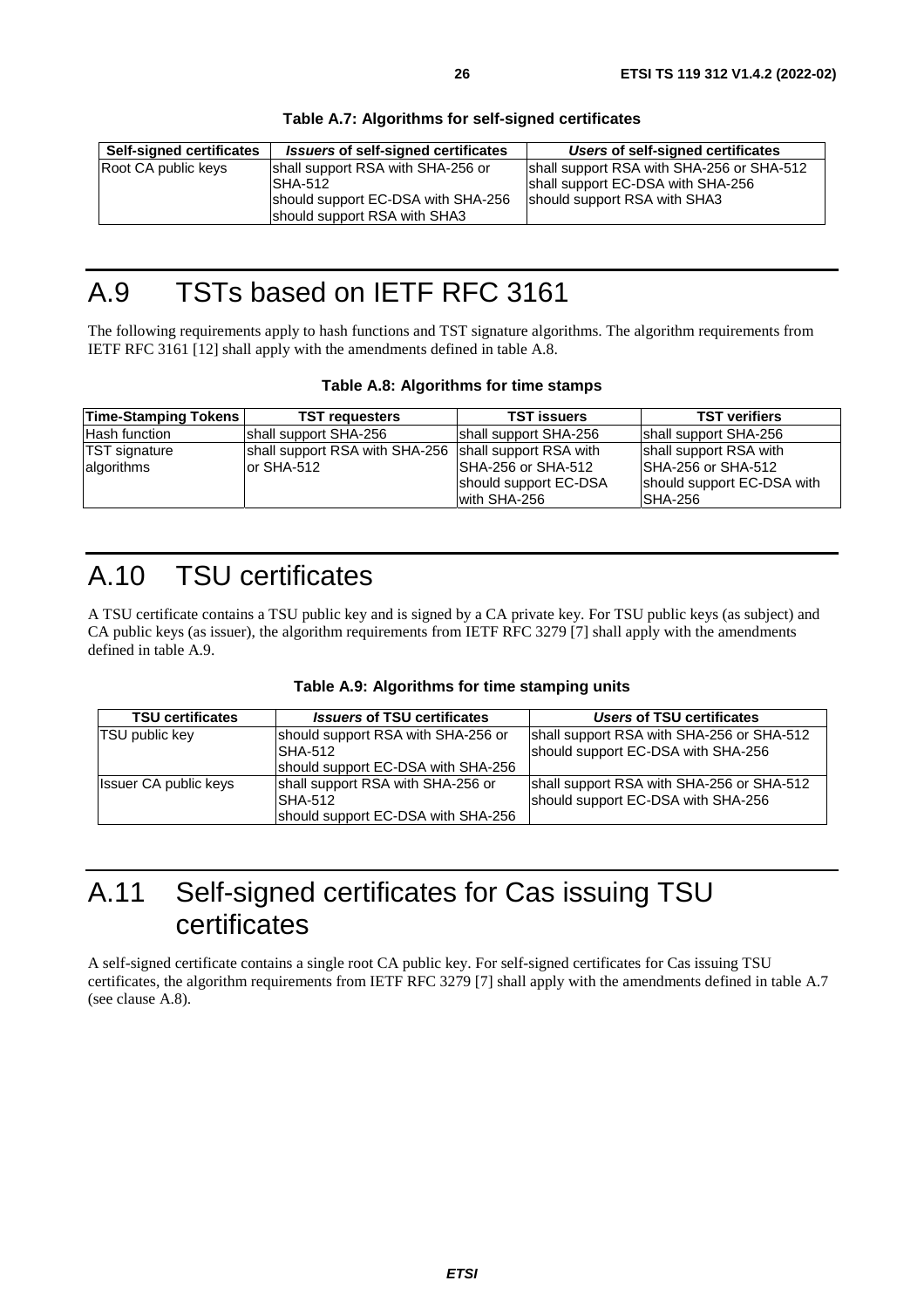## <span id="page-26-0"></span>Annex B (informative): Signature maintenance

An advanced (digital) signature (see ETSI TS 101 733 [\[i.6\]](#page-8-0), ETSI TS 101 903 [[i.7](#page-8-0)], ETSI TS 102 778 [[i.8\]](#page-8-0), ETSI EN 319 122 [[i.17](#page-8-0)], ETSI EN 319 132 [\[i.18\]](#page-8-0) and ETSI EN 319 142 [[i.19](#page-8-0)]) can be verified according to a signature policy that meets the business needs.

A signature policy can include constraints about which algorithms and key lengths are deemed appropriate under that policy and/or define a time beyond which the algorithms/keys related to an advanced electronic signature should not be trusted anymore, unless additional security measures are taken.

It may be required to re-verify advanced signatures (this is called a subsequent verification) well beyond the time they were initially verified. At the time of re-verification, trust anchors and algorithms that were initially defined in the signature policy may not be secure anymore. Additional security measures need to be taken so that this can be accomplished.

It can also happen that some keys were secure at the time the initial verification of an advanced signature was performed, but due to some "accident" this is no more the case later on (e.g. due to a key compromise).

In both cases, it is possible to maintain the security of an advanced signature which has already been successfully verified. This can be achieved with security measures such as:

- the secure archival of both the definition of the signature policy (or an unambiguous reference to it) and all the data initially used to verify the advanced signature according to that signature policy; or
- the secure archival of both the definition of the signature policy and the addition to the advanced signature of other data (e.g. time-stamps) that will allow subsequent verifications.

These measures can be defined in the signature policy itself or "elsewhere" in a set of rules called a "signature maintenance policy" which will allow maintenance of the validity of advanced signatures.

A timely application of a signature maintenance process allows for re-verification of advanced signatures under a given signature policy even at a point in time where it is possible or likely that the algorithms and key lengths originally used will not be secure anymore. The sooner the process is applied, the better.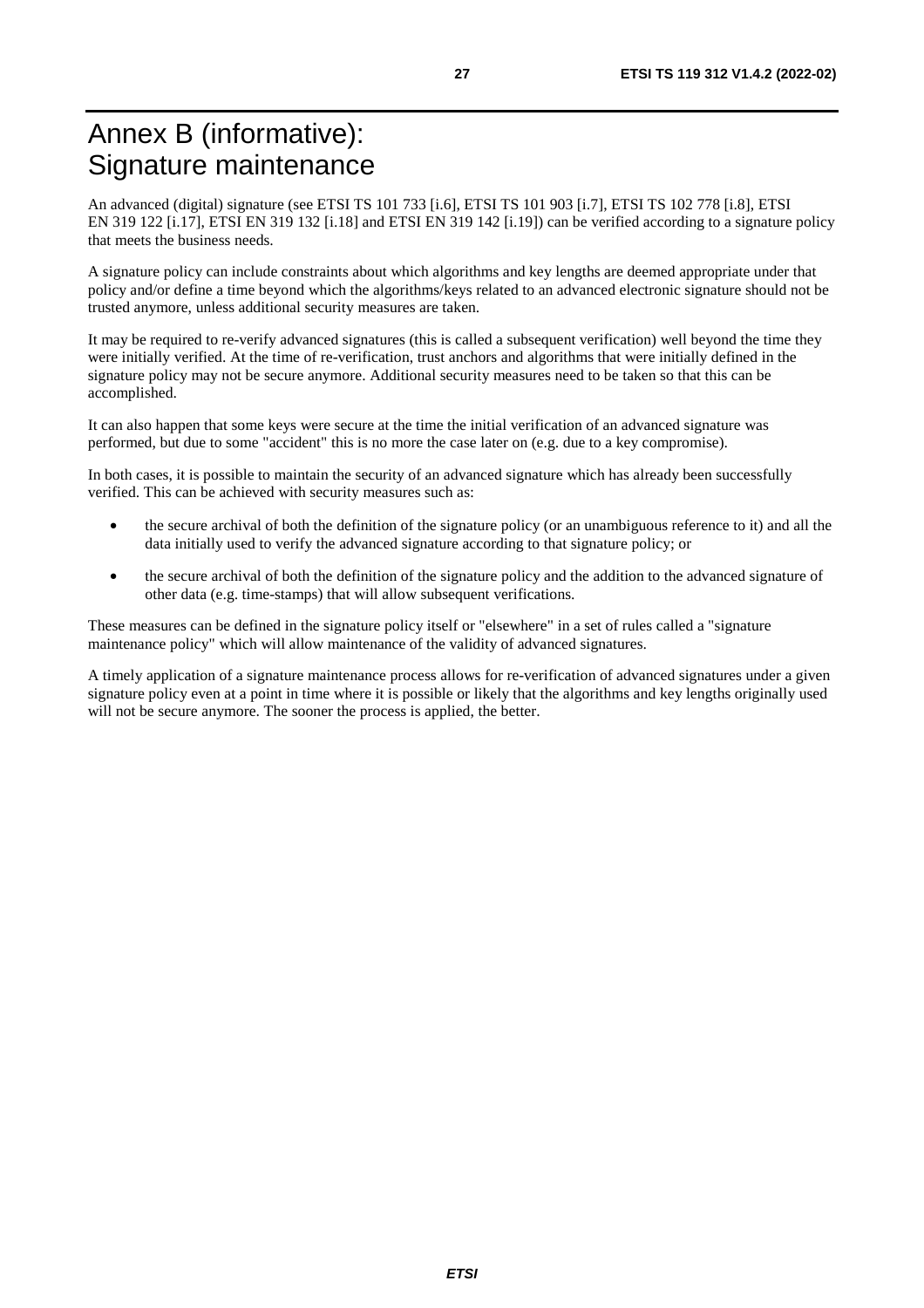## <span id="page-27-0"></span>Annex C (informative): Machine processable formats of the Algo Paper

Machine processable formats (DER or XML encoded) are under development and may be included in a future version of the present document.